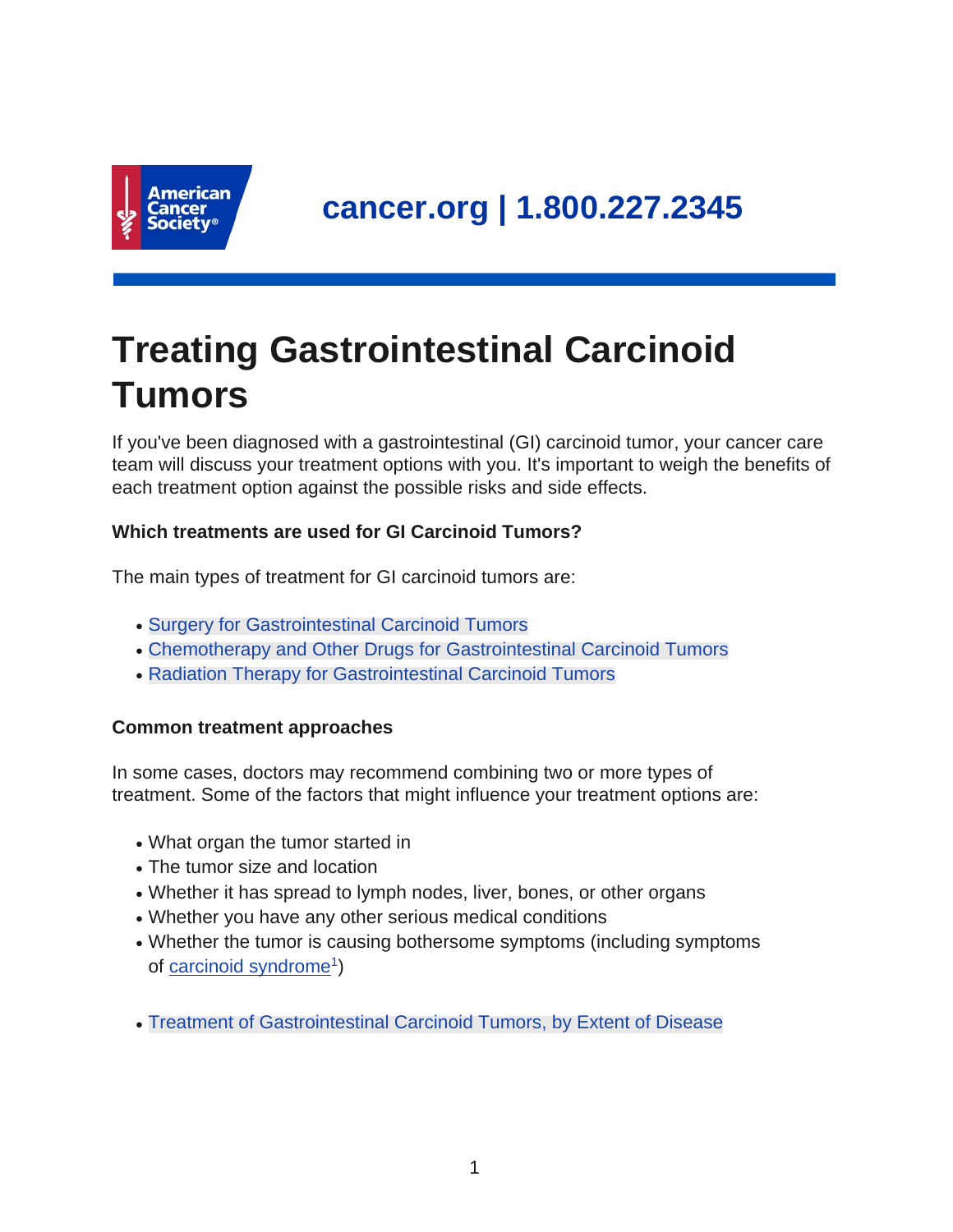#### **Who treats GI carcinoid tumors?**

Based on your treatment options, you might have different types of doctors on your treatment team, including:

- A **surgical oncologist**: a doctor who treats cancer with surgery
- A **medical oncologist**: a doctor who treats cancer with medicines
- A **radiation oncologist:** a doctor who treats cancer with radiation therapy
- A gastroenterologist: a doctor who specializes in treatment of diseases of the gastrointestinal (digestive) system
- An endocrinologist: a doctor who specializes in the diagnosis and treatment of diseases related to hormones

You might have many other specialists on your treatment team as well, including physician assistants (PAs), nurse practitioners (NPs), nurses, nutrition specialists, social workers, rehabilitation specialists, psychologists, and other health professionals.

• [Health Professionals Associated With Cancer Care](https://www.cancer.org/content/cancer/en/treatment/finding-and-paying-for-treatment/choosing-your-treatment-team/health-professionals-associated-with-cancer-care.html)<sup>2</sup>

#### **Making treatment decisions**

It's important to discuss and understand all your treatment options, including their goals and possible side effects, with your doctors to help make the decision that best fits your needs.

Take your time and think about all your options when you make this important decision. If time allows, it's often a good idea to get a second opinion. A second opinion may give you more information and help you feel more confident about the treatment plan you choose.

It's also very important to ask questions if you're not sure about something.

- [Questions to Ask About Gastrointestinal Carcinoid Tumors](https://www.cancer.org/content/cancer/en/cancer/gastrointestinal-carcinoid-tumor/detection-diagnosis-staging/talking-with-doctor.html)<sup>3</sup>
- $\bullet$  [Seeking a Second Opinion](https://www.cancer.org/content/cancer/en/treatment/finding-and-paying-for-treatment/choosing-your-treatment-team/seeking-a-second-opinion.html)<sup>4</sup>

## **Thinking about taking part in a clinical trial**

Clinical trials are carefully controlled research studies that are done to get a closer look at promising new treatments or procedures. Clinical trials are one way to get state-ofthe art cancer treatment. In some cases they may be the only way to get access to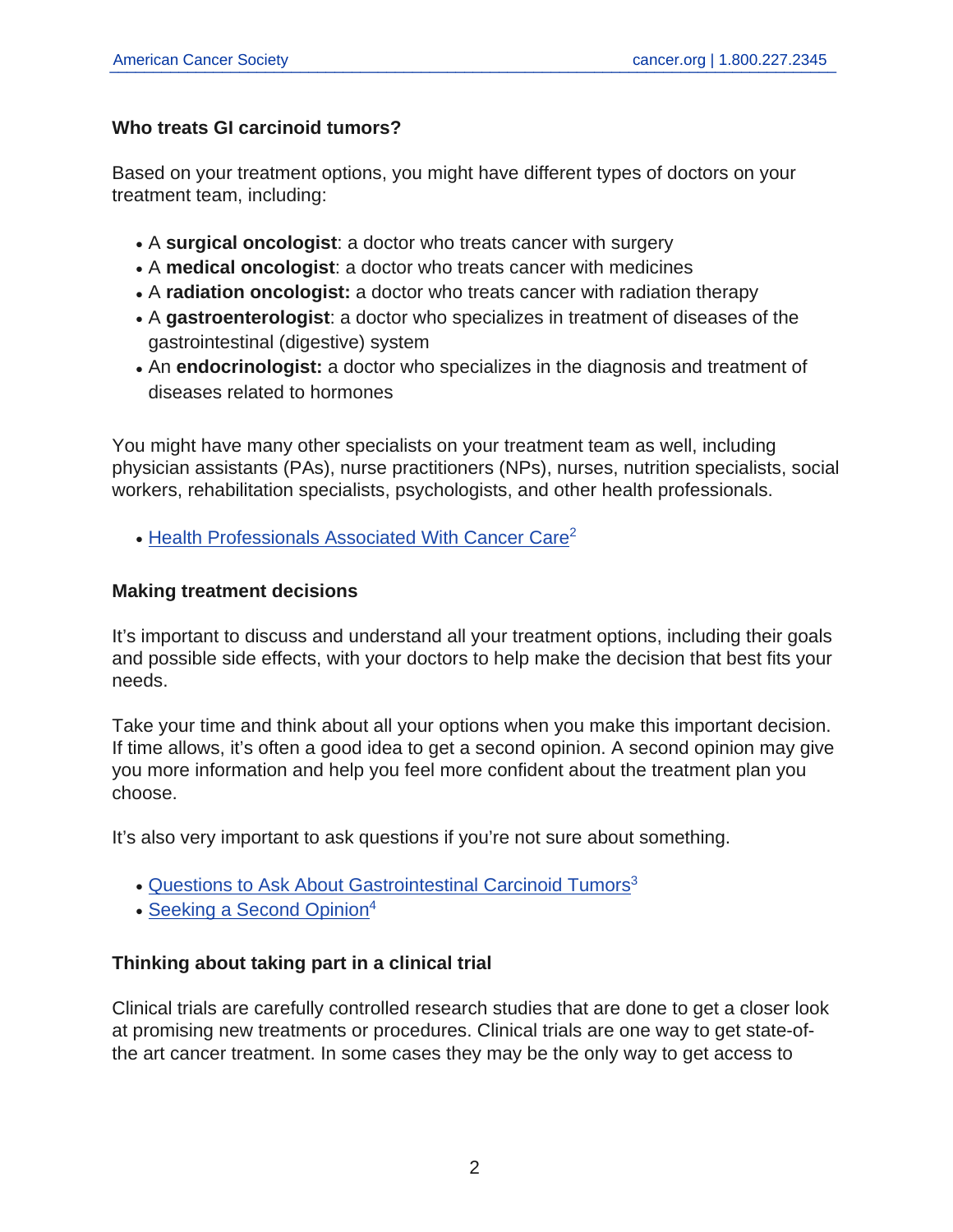newer treatments. They are also the best way for doctors to learn better methods to treat cancer. Still, they're not right for everyone.

If you would like to learn more about clinical trials that might be right for you, start by asking your doctor if your clinic or hospital conducts clinical trials.

• [Clinical Trials](https://www.cancer.org/content/cancer/en/treatment/treatments-and-side-effects/clinical-trials.html)<sup>5</sup>

#### **Considering complementary and alternative methods**

You may hear about alternative or complementary methods that your doctor hasn't mentioned to treat your cancer or relieve symptoms. These methods can include vitamins, herbs, and special diets, or other methods such as acupuncture or massage, to name a few.

Complementary methods refer to treatments that are used along with your regular medical care. Alternative treatments are used instead of a doctor's medical treatment. Although some of these methods might be helpful in relieving symptoms or helping you feel better, many have not been proven to work. Some might even be harmful.

Be sure to talk to your cancer care team about any method you are thinking about using. They can help you learn what is known (or not known) about the method, which can help you make an informed decision.

• [Complementary and Alternative Medicine](https://www.cancer.org/content/cancer/en/treatment/treatments-and-side-effects/complementary-and-alternative-medicine.html)<sup>6</sup>

#### **Help getting through cancer treatment**

People with cancer need support and information, no matter what stage of illness they may be in. Knowing all of your options and finding the resources you need will help you make informed decisions about your care.

Whether you are thinking about treatment, getting treatment, or not being treated at all, you can still get supportive care to help with pain or other symptoms. Communicating with your cancer care team is important so you understand your diagnosis, what treatment is recommended, and ways to maintain or improve your quality of life.

Different types of programs and support services may be helpful, and can be an important part of your care. These might include nursing or social work services, financial aid, nutritional advice, rehab, or spiritual help.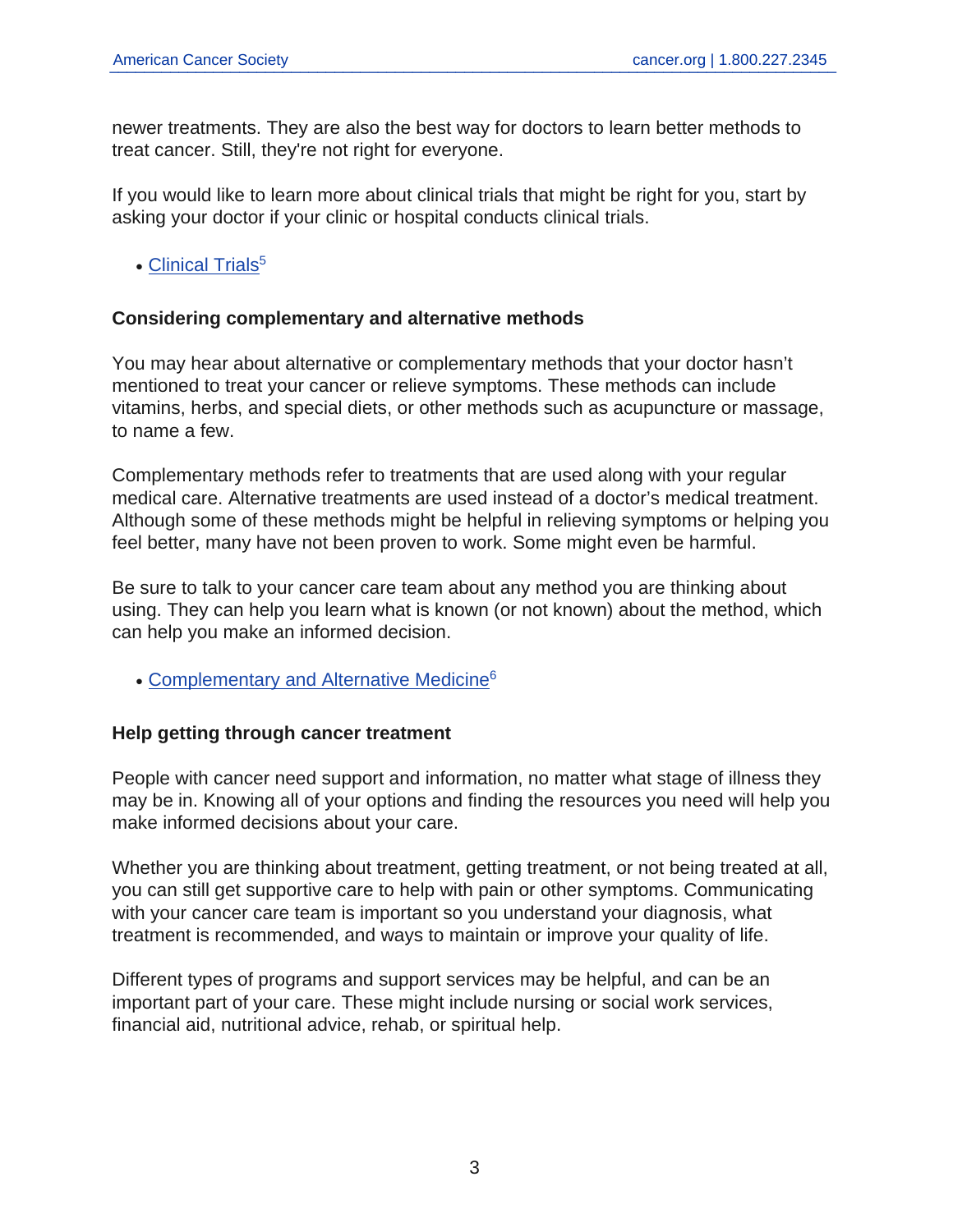The American Cancer Society also has programs and services – including rides to treatment, lodging, and more – to help you get through treatment. Call our National Cancer Information Center at 1-800-227-2345 and speak with one of our trained specialists.

- [Palliative Care](https://www.cancer.org/content/cancer/en/treatment/treatments-and-side-effects/palliative-care.html)<sup>7</sup>
- [Find Support Programs and Services in Your Area](https://www.cancer.org/content/cancer/en/treatment/support-programs-and-services.html)<sup>8</sup>

#### **Choosing to stop treatment or choosing no treatment at all**

For some people, when treatments have been tried and are no longer controlling the cancer, it could be time to weigh the benefits and risks of continuing to try new treatments. Whether or not you continue treatment, there are still things you can do to help maintain or improve your quality of life.

Some people, especially if the cancer is advanced, might not want to be treated at all. There are many reasons you might decide not to get cancer treatment, but it's important to talk to your doctors and you make that decision. Remember that even if you choose not to treat the cancer, you can still get supportive care to help with pain or other symptoms.

• [If Cancer Treatments Stop Working](https://www.cancer.org/content/cancer/en/treatment/treatments-and-side-effects/if-cancer-treatments-stop-working.html)<sup>9</sup>

The treatment information given here is not official policy of the American Cancer Society and is not intended as medical advice to replace the expertise and judgment of your cancer care team. It is intended to help you and your family make informed decisions, together with your doctor. Your doctor may have reasons for suggesting a treatment plan different from these general treatment options. Don't hesitate to ask him or her questions about your treatment options.

- [About Gastrointestinal Carcinoid Tumors](https://www.cancer.org/content/cancer/en/cancer/gastrointestinal-carcinoid-tumor/about.html)<sup>10</sup>
- [Causes, Risk Factors, and Prevention](https://www.cancer.org/content/cancer/en/cancer/gastrointestinal-carcinoid-tumor/causes-risks-prevention.html)<sup>11</sup>
- [Early Detection, Diagnosis, and Staging](https://www.cancer.org/content/cancer/en/cancer/gastrointestinal-carcinoid-tumor/detection-diagnosis-staging.html)<sup>12</sup>
- Treatment
- [After Treatment](https://www.cancer.org/content/cancer/en/cancer/gastrointestinal-carcinoid-tumor/after-treatment.html) $13$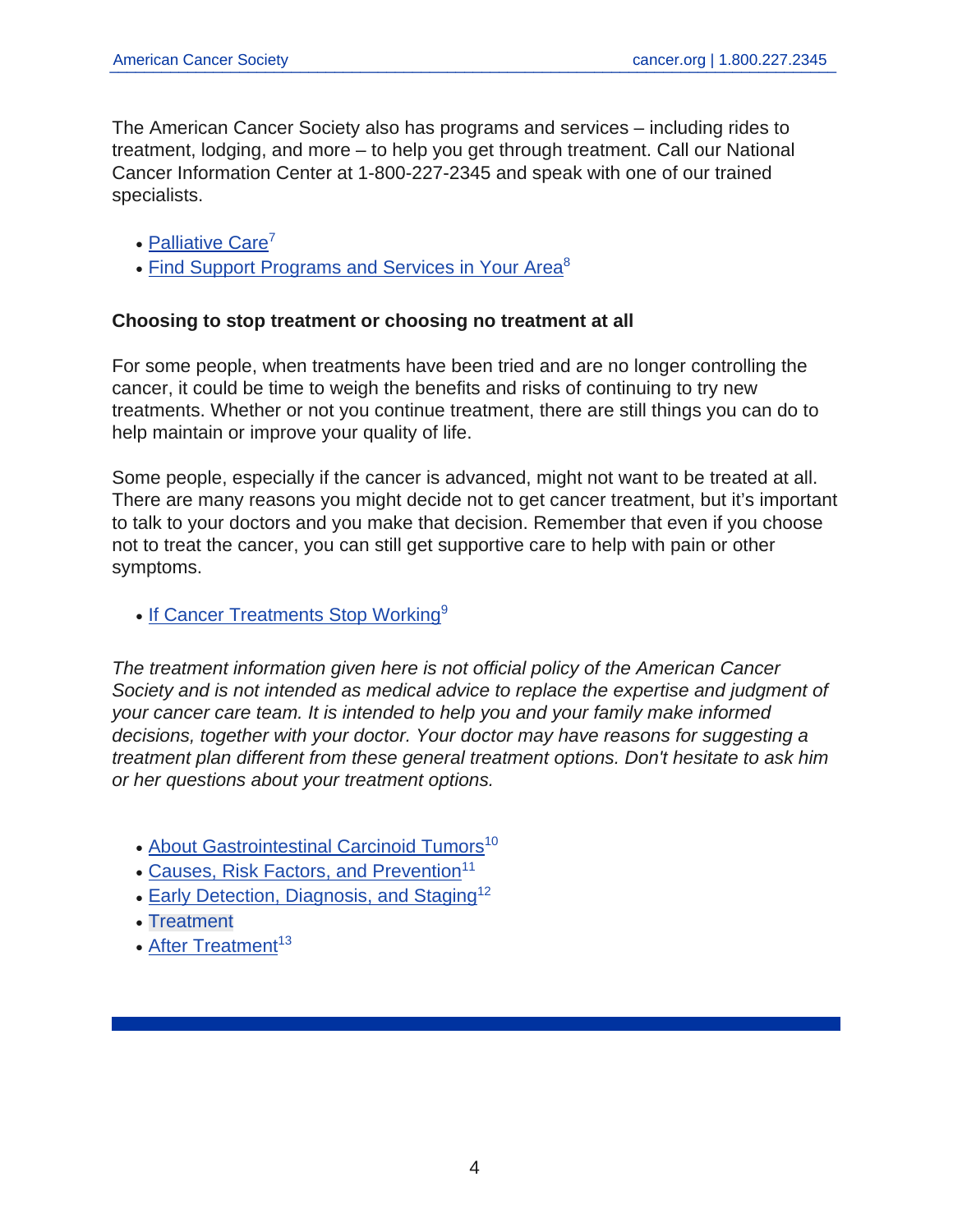# **Surgery for Gastrointestinal Carcinoid Tumors**

<span id="page-4-0"></span>Many gastrointestinal (GI) carcinoid) tumors can be cured by surgery alone. The type of operation will depend on a number of factors, including the size and location of the tumor, whether the person has any other serious diseases, and whether the tumor is causing the carcinoid syndrome.

Surgeons often try to cure localized carcinoid tumors by removing them completely, which is usually successful.

The options for GI carcinoid tumors that have spread to nearby tissues or to distant parts of the body are more complex. Because most carcinoid tumors grow slowly and some do not cause any symptoms, completely removing all metastatic carcinoid tumors may not always be needed. But in some patients, surgery to remove all visible cancer is the best option. This is particularly true if removing most of the cancer will reduce the level of hormone-like substances causing symptoms.

Several types of operations can be used to treat GI carcinoid tumors. Some of these remove the primary tumor (where the cancer started), while others remove or destroy cancer that has spread (metastasized) to other organs.

#### **Endoscopic mucosal resection**

In this procedure, the cancer is removed through an endoscope. This is most often used to treat small carcinoid tumors of the stomach and duodenum (the first part of the small intestine) and it also can be used to remove small carcinoid tumors of the rectum.

## **Local excision**

This operation removes the primary tumor and some normal tissue around it. The edges of the defect are then sewn together. This usually doesn't cause any prolonged problems with eating or bowel movements. This operation may be done for small carcinoid tumors (no larger than 2 cm, or a little less than an inch).

Carcinoid tumors are sometimes removed during an operation being done for some other reason. This often happens with carcinoid tumors of the appendix. When the appendix is removed (for some other reason), it is examined after surgery, and sometimes a carcinoid tumor is found. Most doctors believe that if the tumor is small —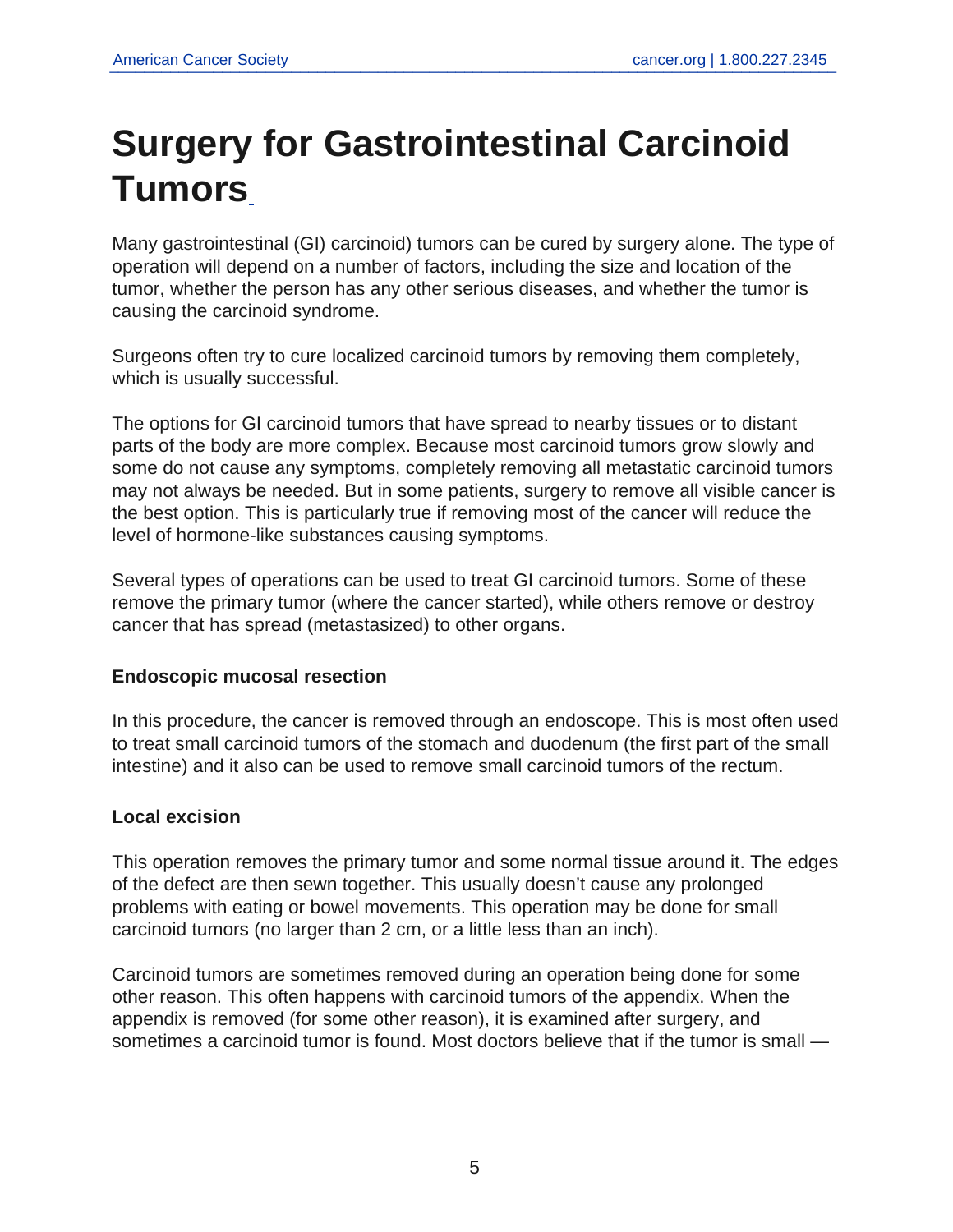2 cm or less — removing the appendix (appendectomy) is curative and no other surgery is needed. If the tumor is larger than 2 cm, more surgery may be needed.

Rectal carcinoid tumors may be taken out through the anus, without cutting the skin. Other GI carcinoid tumors can sometimes be locally excised through an endoscope but usually it is done through an incision (cut) in the skin.

#### **More extensive surgeries**

A larger incision (cut) is needed to remove a larger tumor along with nearby tissues. This also gives the surgeon the chance to see if the tumor has grown into other tissues in the abdomen (belly). If it has, the surgeon may be able to remove the areas of cancer spread.

**Partial gastrectomy:** In this operation, part of the stomach is removed. If the upper part is removed, sometimes part of the esophagus is removed as well. If the lower part of the stomach is removed, sometimes the first part of the small intestine (the duodenum) is also taken. Nearby lymph nodes are also removed. This operation is also known as a **subtotal gastrectomy**.

**Small bowel (intestine) resection:** This is an operation to remove a piece of the small intestine (also called the small bowel). When it is used to treat a small bowel carcinoid, this surgery includes removing the tumor and some of the small bowel around it (called a **wide margin resection**). It will also remove nearby (regional) lymph nodes and the supporting connective tissue (called the mesentery) that contains lymph nodes and vessels that carry blood to and from the intestine. Tumors in the terminal ileum (the last part of the small bowel) may require removing the right side of the colon (**hemicolectomy**).

**Pancreaticoduodenectomy (Whipple procedure)**: This operation is most often used to treat pancreatic cancer, but it is also used to treat cancers of the duodenum (the first part of the small intestine). It removes the duodenum, part of the pancreas, nearby lymph nodes and part of the stomach. The gallbladder and part of the common bile duct are removed and the remaining bile duct is attached to the small intestine so that bile from the liver can continue to enter the small intestine. This is a complex operation that requires a lot of skill and experience. It carries a relatively high risk of complications that could even be fatal.

**Segmental colon resection or hemicolectomy:**This operation removes between onethird and one-half of the colon, as well as the nearby layers of tissue that hold and connect the intestines ( the mesentery), which includes blood vessels and lymph nodes.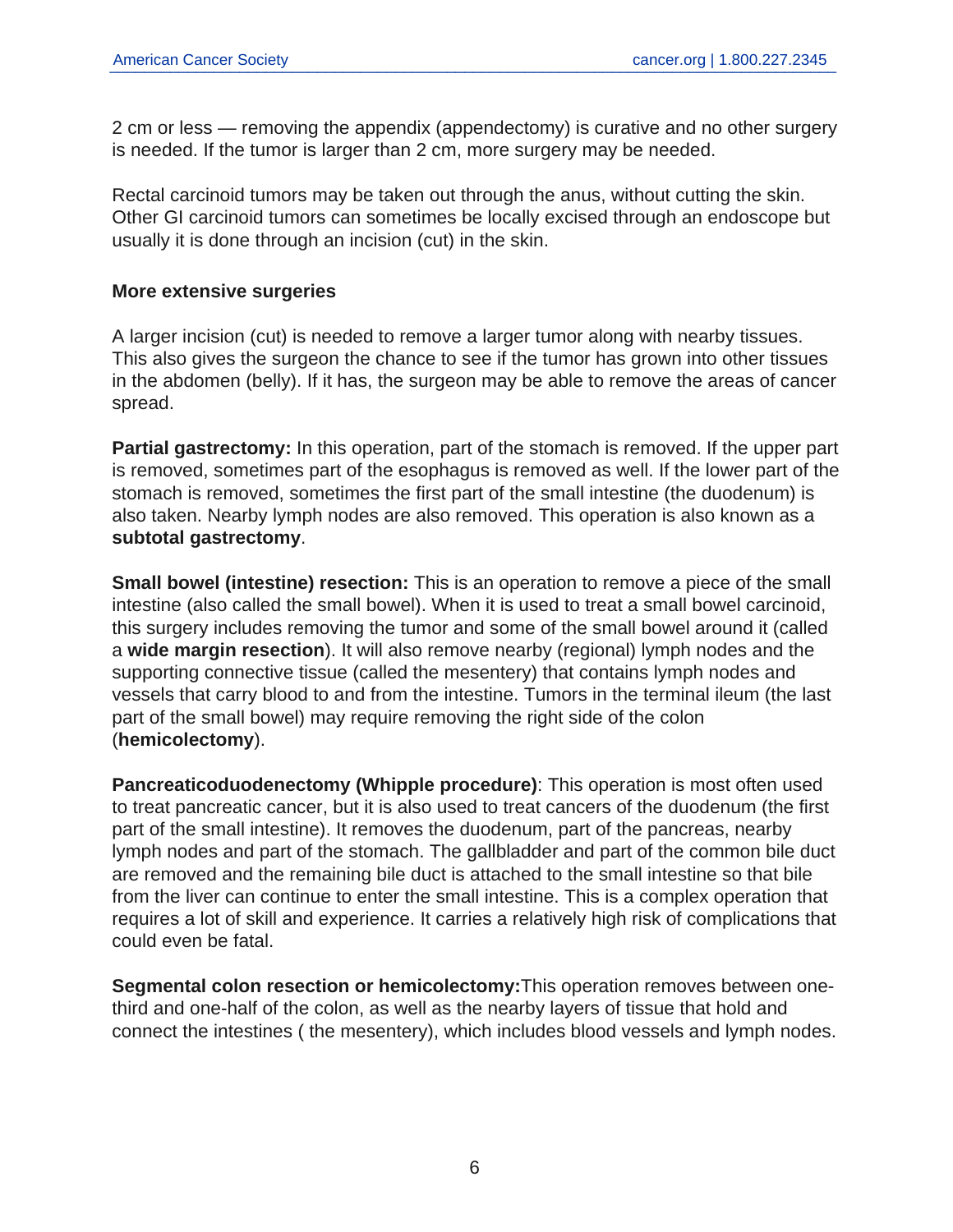**Low anterior resection:** This operation can be used for some tumors in the upper part of the rectum. It removes some of the rectum and the remaining ends are sewn together. This does not have much effect on digestive function.

**Abdominoperineal (AP) resection:**This surgery is done for large or very invasive cancers in the lower part of the rectum. It removes the anus, rectum, and lower part of the colon. After this operation, the end of the colon is connected to an opening on the skin on the abdomen (called a colostomy). A bag attached over this opening collects stool (feces) as it leaves the body. (For more information, see [Colostomy Guide](https://www.cancer.org/content/cancer/en/treatment/treatments-and-side-effects/treatment-types/surgery/ostomies/colostomy.html)<sup>1</sup>).

## **Surgery and other procedures for carcinoid tumors that have spread to the liver**

If the cancer spreads to the liver, treating the tumors in the liver may help with symptoms. When there are only 1 or 2 tumors in the liver, they may be removed with surgery. If there are more than just a few liver tumors (or if a person is too sick for surgery), othe[rtechniques](#page-13-0) may be used.

#### **Liver resection**

In this operation, one or more pieces of the liver that contain areas of cancer are removed. If it isn't possible to remove all areas of cancer, surgery may still be done to remove as much tumor as possible to help reduce symptoms of carcinoid syndrome. This is sometimes called cytoreductive surgery. Removing liver metastases may help some people with carcinoid tumors live longer, but most people who have this surgery will eventually develop new liver metastases.

## **Ablation**

Ablation techniques destroy tumors without removing them. They are generally best for tumors no more than about 2 cm (a little less than an inch) across.

**Radiofrequency ablation** (RFA) uses high-energy radio waves for treatment. A thin, needle-like probe is placed through the skin and into the tumor. Placement of the probe is guided by ultrasound or CT scans. The tip of the probe releases a high-frequency current that heats the tumor and destroys the cancer cells.

**Ethanol (alcohol) ablation** (also known as percutaneous ethanol injection) kills the cancer cells by injecting concentrated alcohol directly into the tumor. This is usually done through the skin using a needle guided by ultrasound or CT scans.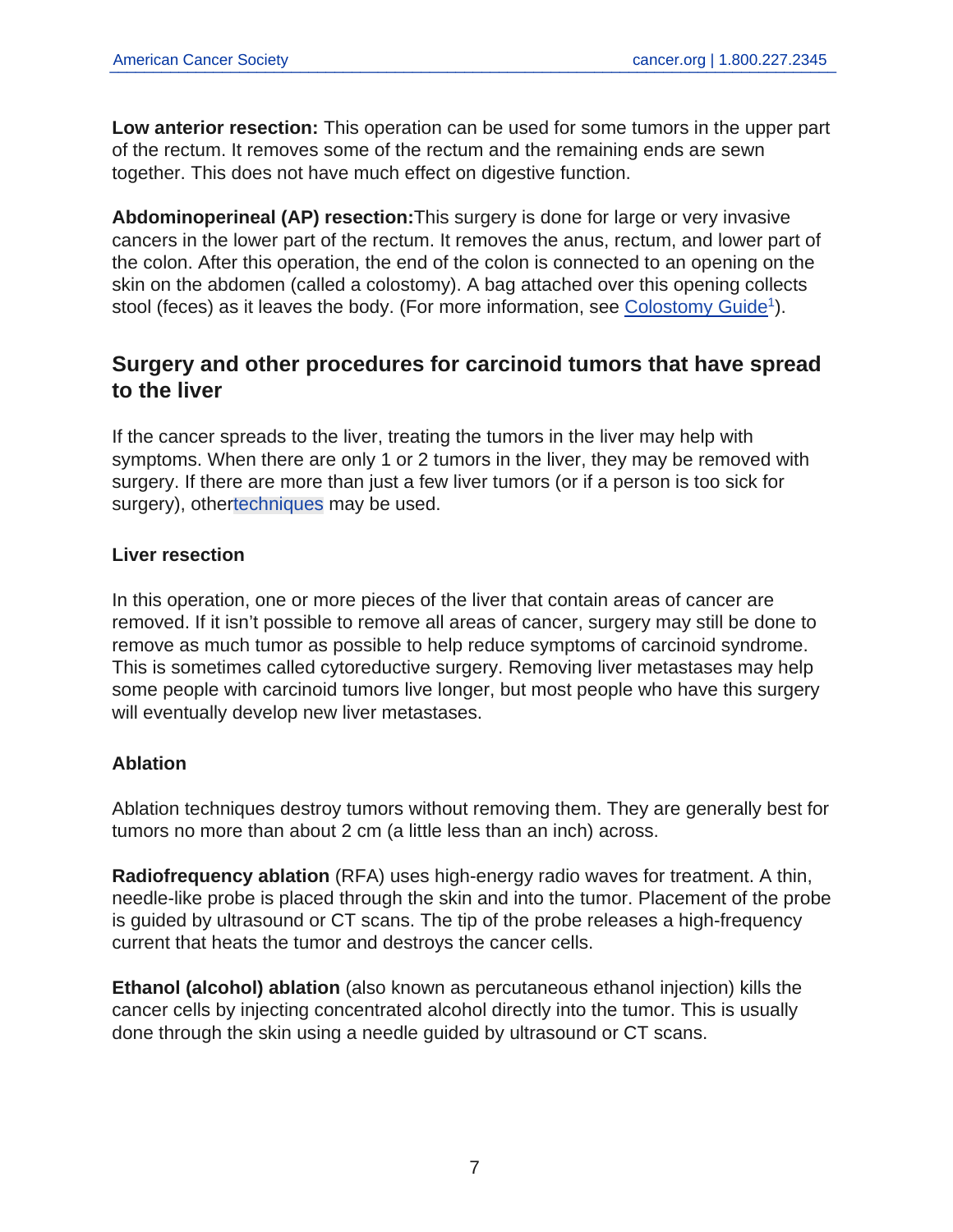#### **Microwave thermotherapy**

Uses microwaves to heat and destroy the cancer cells.

## **Cryosurgery (cryotherapy)**

Cryotherapy destroys a tumor by freezing it with a metal probe. The probe is guided through the skin and into the tumor using ultrasound. Then very cold gasses are passed through the probe to freeze the tumor, killing the cancer cells. This method may be used to treat larger tumors compared to the other ablation techniques, but it sometimes requires general anesthesia (where you are asleep).

#### **Embolization**

**Intra-arterial therapy and chemoembolization (also known as transarterial embolization or TAE):** This is another option for tumors that can't be removed completely. It can be used for larger tumors (up to about 5 cm or 2 inches across). This technique reduces the blood flow to the cancer cells by blocking the branch of the [hepatic artery](https://www.cancer.org/content/cancer/en/cancer/liver-cancer/treating/chemotherapy.html)<sup>2</sup> feeding the area of the liver containing the tumor. Blood flow is blocked (or reduced) by injecting materials that plug up the artery. Most of the healthy liver cells will not be affected because they get their blood supply from a different blood vessel, the portal vein.

In this procedure a thin, flexible catheter is put into an artery in the inner thigh and threaded up into the liver. A dye is then injected into the bloodstream to allow the doctor to monitor the path of the catheter via angiography, a special type of x-ray. Once the catheter is in place, small particles are injected into the artery to plug it up.

**Chemoembolization (also known as trans-arterial chemoembolization or TACE):**

This procedure combines embolization with chemotherapy. Most often, this is done by using tiny beads that release a chemotherapy drug during the embolization. TACE can also be done by giving chemotherapy through a thin catheter directly into the artery, then plugging up the artery.

**Radioembolization:** In the United States, this is done by injecting small radioactive beads into the hepatic artery. The beads travel to the tumor and give off small amounts of [radiation](#page-13-0)only at the tumor sites.

## **More information about Surgery**

For more general information about surgery as a treatment for cancer, see [Cancer](https://www.cancer.org/content/cancer/en/treatment/treatments-and-side-effects/treatment-types/surgery.html)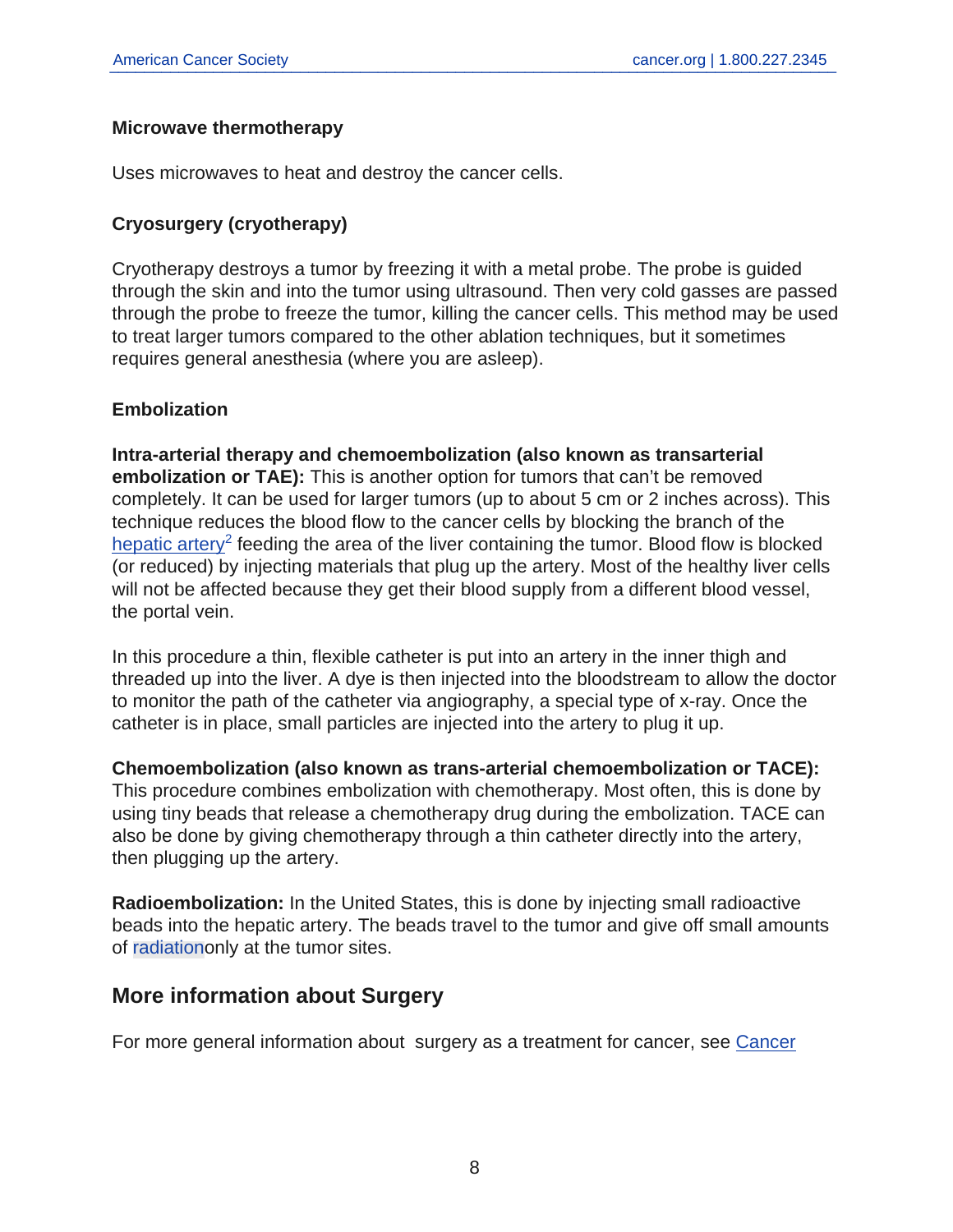## [Surgery](https://www.cancer.org/content/cancer/en/treatment/treatments-and-side-effects/treatment-types/surgery.html)<sup>3</sup>.

To learn about some of the side effects listed here and how to manage them, see [Managing Cancer-related Side Effects](https://www.cancer.org/content/cancer/en/treatment/treatments-and-side-effects/physical-side-effects.html)<sup>4</sup>.

## **Hyperlinks**

- 1. [www.cancer.org/treatment/treatments-and-side-effects/treatment](www.cancer.org/treatment/treatments-and-side-effects/treatment-types/surgery/ostomies/colostomy.html)[types/surgery/ostomies/colostomy.html](www.cancer.org/treatment/treatments-and-side-effects/treatment-types/surgery/ostomies/colostomy.html)
- 2. <www.cancer.org/cancer/liver-cancer/treating/chemotherapy.html>
- 3. [www.cancer.org/treatment/treatments-and-side-effects/treatment](www.cancer.org/treatment/treatments-and-side-effects/treatment-types/surgery.html)[types/surgery.html](www.cancer.org/treatment/treatments-and-side-effects/treatment-types/surgery.html)
- 4. <www.cancer.org/treatment/treatments-and-side-effects/physical-side-effects.html>
- 5. [https://www.cancer.gov/types/gi-carcinoid-tumors/hp/gi-carcinoid-treatment](https://www.cancer.gov/types/gi-carcinoid-tumors/hp/gi-carcinoid-treatment-pdq#section/_21)[pdq#section/\\_21](https://www.cancer.gov/types/gi-carcinoid-tumors/hp/gi-carcinoid-treatment-pdq#section/_21)
- 6. [https://www.nccn.org/professionals/physician\\_gls/pdf/neuroendocrine.pdf](https://www.nccn.org/professionals/physician_gls/pdf/neuroendocrine.pdf)

## **References**

National Cancer Institute Physician Data Query (PDQ). Gastrointestinal Carcinoid Tumors Treatment (PDQ®)–Health Professional Version. 2018. Accessed at

https://www.cancer.gov/types/gi-carcinoid-tumors/hp/gi-carcinoid-treatmentpdq#section/\_2[1](https://www.cancer.gov/types/gi-carcinoid-tumors/hp/gi-carcinoid-treatment-pdq#section/_21) [\(www.cancer.gov/types/gi-carcinoid-tumors/hp/gi-carcinoid-treatment](https://www.cancer.gov/types/gi-carcinoid-tumors/hp/gi-carcinoid-treatment-pdq#section/_21)pdq#section/ $21$ <sup>5</sup> on July 25, 2018.

National Comprehensive Cancer Network. NCCN Clinical Practice Guidelines in Oncology: Neuroendocrine and Adrenal Tumors. V.2.2018. Accessed at

https://www.nccn.org/professionals/physician\_gls/pdf/neuroendocrine.pdf [\(www.nccn.org/professionals/physician\\_gls/pdf/neuroendocrine.pdf\)](https://www.nccn.org/professionals/physician_gls/pdf/neuroendocrine.pdf)<sup>6</sup> on July 29, 2018.

Norton JA and Kunz PL. Carcinoid) Tumors and the Carcinoid Syndrome. In: DeVita VT, Hellman S, Rosenberg SA, eds. Cancer: Principles and Practice of Oncology. 10th ed. Philadelphia, Pa: Lippincott Williams & Wilkins; 2015:1218–1226.

See all references for Gastrointestinal Carcinoid Tumor [\(www.cancer.org/cancer/gastrointestinal-carcinoid-tumor/references.html\)](https://www.cancer.org/content/cancer/en/cancer/gastrointestinal-carcinoid-tumor/references.html)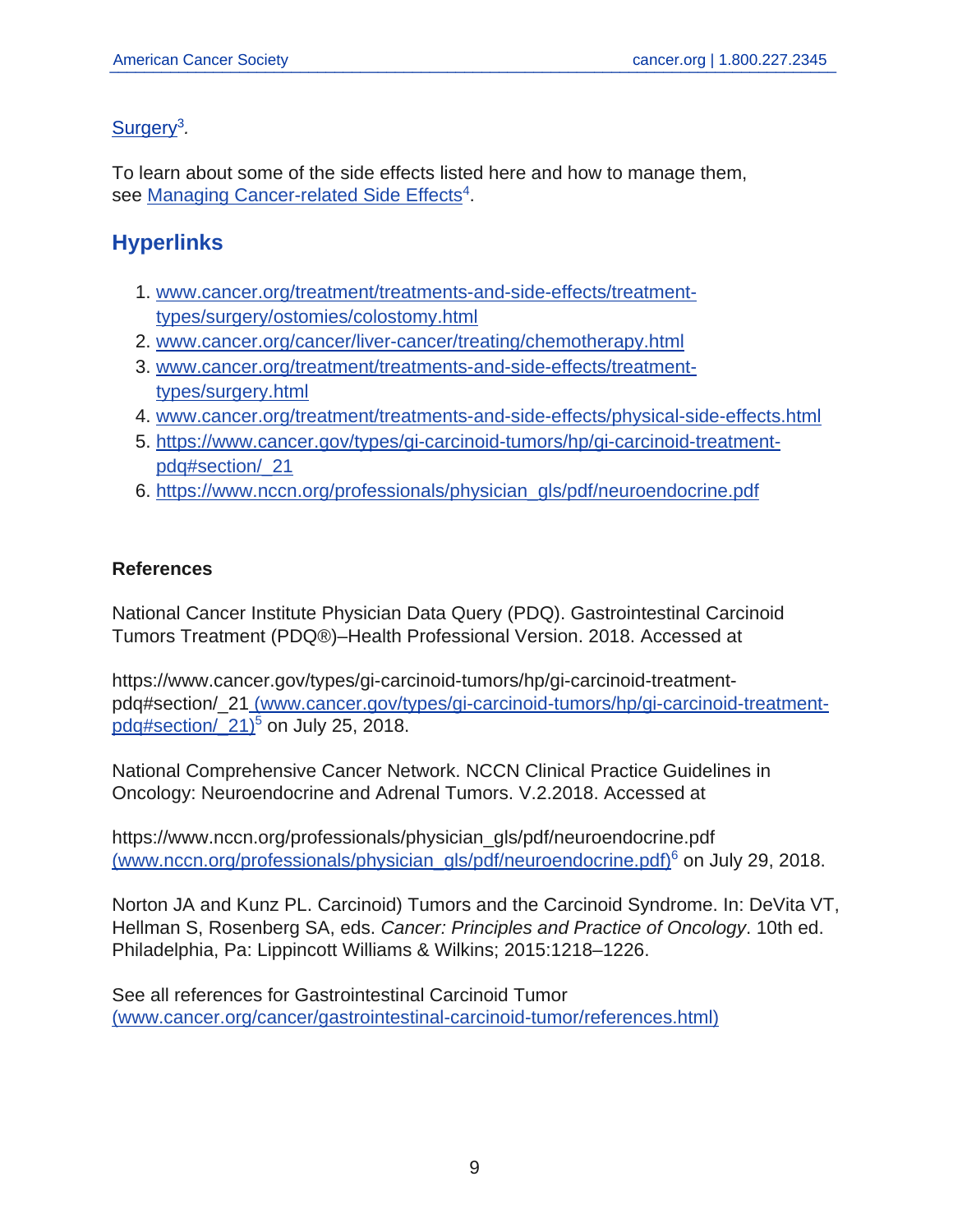<span id="page-9-0"></span>Last Medical Review: September 24, 2018 Last Revised: September 24, 2018

# **Chemotherapy and Other Drugs for Gastrointestinal Carcinoid Tumors**

Chemotherapy (chemo) uses anti-cancer drugs that are injected into a vein or a muscle or taken by mouth to kill cancer cells. These drugs enter the blood and reach almost all areas of the body, making this treatment useful for some types of cancers that have spread.

Unfortunately, gastrointestinal (GI) carcinoid tumors often do not respond well to chemo. Because of this, chemo generally is used only for tumors that have spread to other organs, are causing severe symptoms, have not responded to other medicines or are high grade (grade 3).

Some of the chemo drugs used to treat GI carcinoid tumors include:

- Capecitabine (Xeloda)
- 5-fluorouracil (5-FU)
- Doxorubicin (Adriamycin)
- Etoposide (VP-16)
- Dacarbazine (DTIC)
- Streptozocin
- Temozolomide
- Oxaliplatin

Some tumors, especially high-grade tumors, may be treated with more than one drug. For these, combinations of 5-FU plus streptozocin, 5-FU plus doxorubicin or oxaliplatin plus capecitabine may be used.

Doctors give chemo in cycles, with each period of treatment followed by a rest period to allow the body time to recover. Chemo cycles generally last about 3 to 4 weeks, and initial treatment is typically 4 to 6 cycles.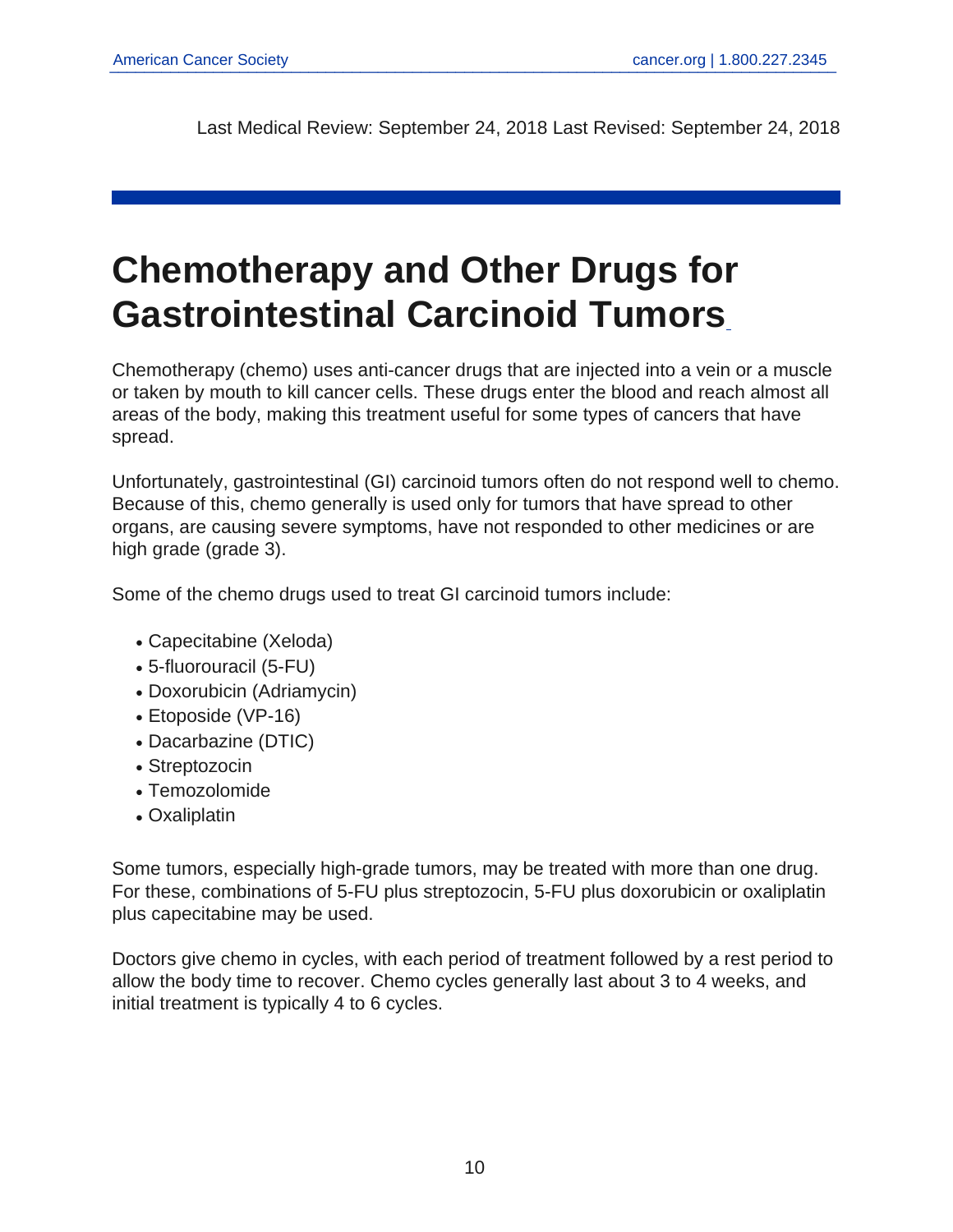## **Possible side effects of chemotherapy**

Chemo drugs damage cells that are dividing quickly, which is why they can work against cancer cells. But other cells in the body, such as those in the bone marrow (where new blood cells are made), the lining of the mouth and intestines, and the hair follicles, also divide quickly. These cells are also likely to be affected by chemo, which can lead to side effects.

The [side effects](https://www.cancer.org/content/cancer/en/treatment/treatments-and-side-effects/physical-side-effects.html)<sup>1</sup> of chemo depend on the type and dose of drugs given and the length of time they are taken. Common side effects can include:

- [Nausea and vomiting](https://www.cancer.org/content/cancer/en/treatment/treatments-and-side-effects/physical-side-effects/nausea-and-vomiting.html) $2$
- Loss of appetite
- Hair loss
- Mouth sores
- Diarrhea or constipation
- Increased chance of infections  $3$  (from having too few white blood cells)
- Easy bruising or bleeding (from having too few blood platelets
- $\cdot$  [Fatigue](https://www.cancer.org/content/cancer/en/treatment/treatments-and-side-effects/physical-side-effects/fatigue.html)<sup>4</sup> (from having too few red blood cells)

Most side effects go away a short time after treatment is finished. Often medicines can help prevent or minimize many of the side effects. For example, your doctor can prescribe drugs to help prevent or reduce nausea and vomiting.

You should tell your medical team about any side effects or changes you notice while getting chemotherapy, so that they can be treated promptly. In some cases, the doses of the chemo drugs may need to be reduced or treatment may need to be delayed or stopped to keep the effects from worsening.

For more information on chemo, see [Chemotherapy](https://www.cancer.org/content/cancer/en/treatment/treatments-and-side-effects/treatment-types/chemotherapy.html)<sup>5</sup>.

## **Other drugs used for treating gastrointestinal carcinoid tumors**

For people with metastatic GI carcinoid tumors, several medicines can help control symptoms and tumor growth.

#### **Somatostatin analogs**

These drugs are related to somatostatin, a natural hormone that seems to help slow the growth of neuroendocrine cells. They are especially useful in people who have [carcinoid](https://www.cancer.org/content/cancer/en/cancer/gastrointestinal-carcinoid-tumor/detection-diagnosis-staging/signs-symptoms.html)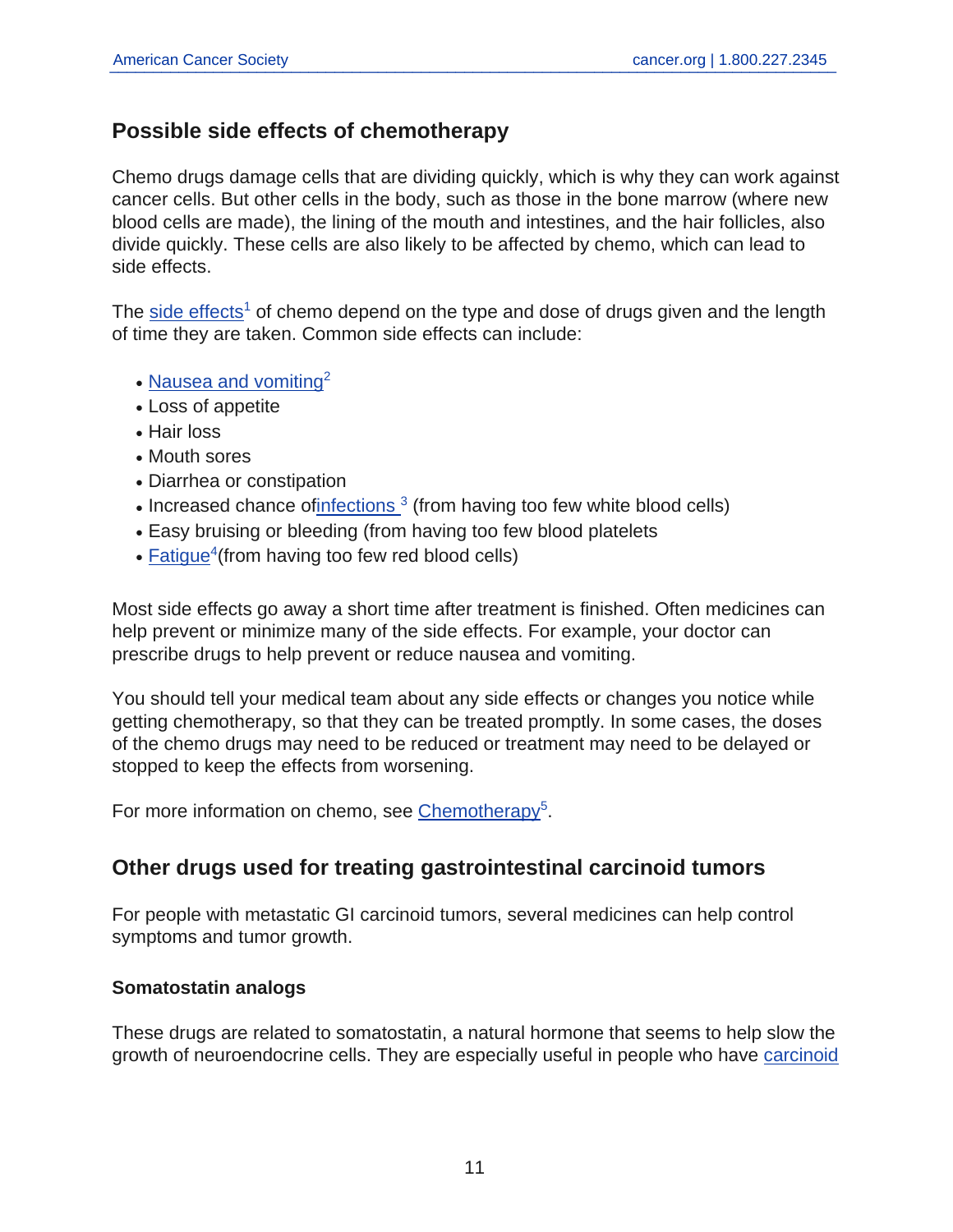[syndrome](https://www.cancer.org/content/cancer/en/cancer/gastrointestinal-carcinoid-tumor/detection-diagnosis-staging/signs-symptoms.html)<sup>6</sup>(facial flushing, diarrhea, wheezing, rapid heart rate) and in people whose tumors show up on a [somatostatin receptor scintigraphy](https://www.cancer.org/content/cancer/en/cancer/gastrointestinal-carcinoid-tumor/detection-diagnosis-staging/how-diagnosed.html)<sup>7</sup> (SRS) scan or [gallium-68](https://www.cancer.org/content/cancer/en/cancer/gastrointestinal-carcinoid-tumor/detection-diagnosis-staging/how-diagnosed.html) [Dotatate scans](https://www.cancer.org/content/cancer/en/cancer/gastrointestinal-carcinoid-tumor/detection-diagnosis-staging/how-diagnosed.html)<sup>8</sup>.

**Octreotide:** This drug is helpful in treating the symptoms of carcinoid syndrome. Sometimes octreotide can temporarily shrink carcinoid tumors, but it does not cure them.

The original version of octreotide (Sandostatin<sup>®</sup>) is injected under the skin (subcutaneously) at least twice daily. Some people learn to give this injection themselves at home. A long-acting version of the drug (Sandostatin LAR®) is injected into a muscle once a month by your doctor or nurse. Depending on the severity of symptoms, some people are given injections every day when first starting treatment. Once the doctor finds the correct dose, the longer-acting monthly injection may then be used.

Side effects can include pain or burning at the injection site, stomach cramps, nausea, vomiting, headaches, dizziness, and fatigue.

**Lanreotide(Somatuline®)**: This drug is similar to octreotide. It is injected under the skin once a month. It may be given by your doctor or nurse, or you may learn how to give the injection at home. Side effects are similar to those of octreotide, although pain at the injection site is less common.

**Telotristat (Xermelo™):** This drug is used along with a somatostatin analog (octreotide or lanreotide) to help control carcinoid syndrome diarrhea. It is given by mouth as a pill and common side effects can include fever, poor appetite, headache, nausea, and swelling of the hands or feet

## **Targeted drugs**

Anti-cancer drugs that work differently from [standard chemotherapy](https://www.cancer.org/content/cancer/en/treatment/treatments-and-side-effects/treatment-types/chemotherapy.html)<sup>9</sup>drugs have been developed for some types of cancer. These drugs target specific parts of cancer cells. They are sometimes helpful when chemotherapy is not. They often have different side effects.

The targeted drug, everolimus (Afinitor<sup>®</sup>), has been shown to help treat advanced GI carcinoid tumors. It can be used with or without somatostatin drugs, such as octreotide. Common side effects include diarrhea, fatigue, rash, mouth sores and swelling of the legs or arms.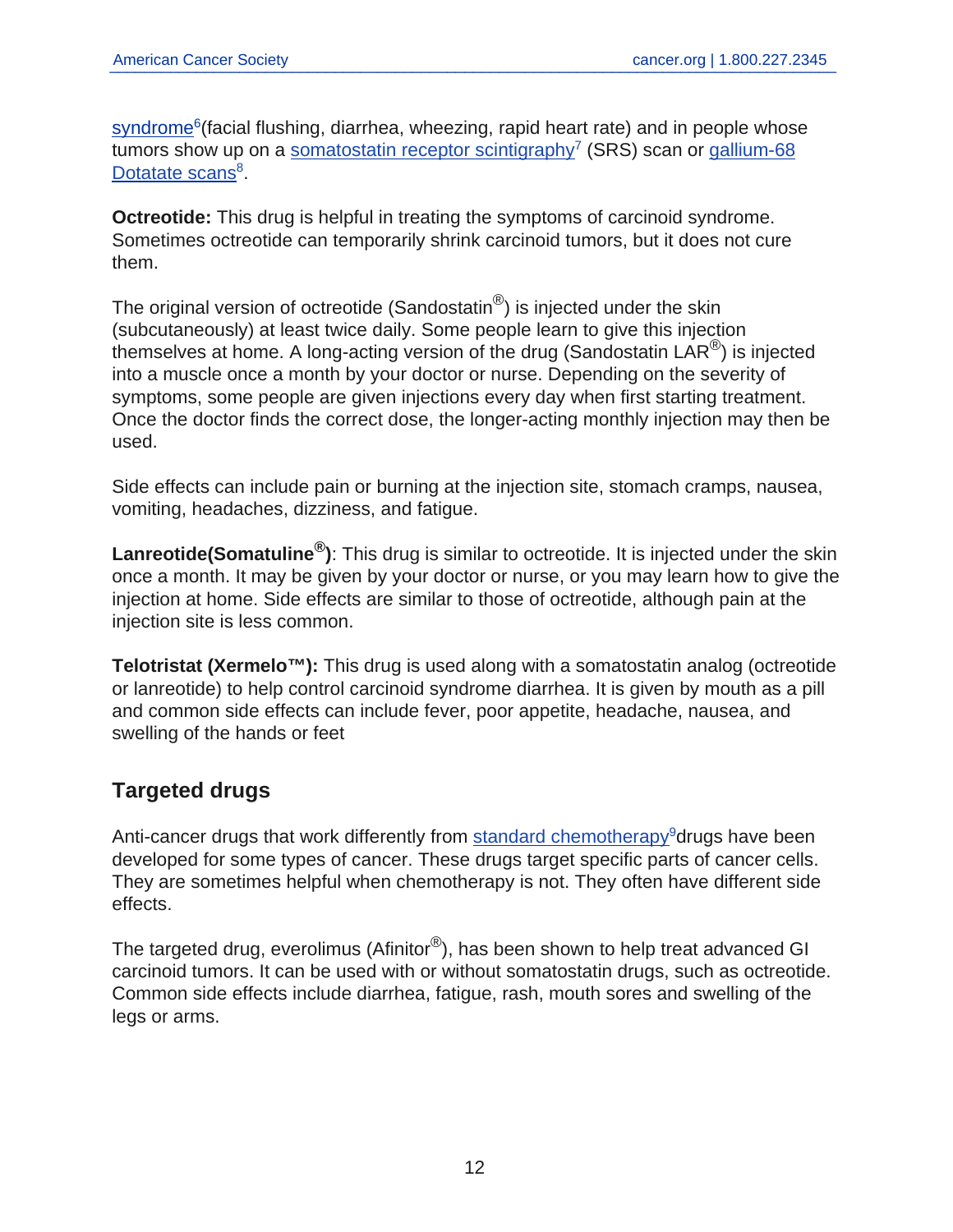## **Interferons**

Interferons are natural substances that normally activate the body's immune system. They also slow the growth of some tumor cells. Interferon-alfa is sometimes helpful in shrinking or slowing the growth of metastatic GI carcinoid tumors and improving symptoms of carcinoid syndrome. Often, the drug's usefulness is limited by its flu-like side effects, which may be severe. The drug is given by injection.

## **Hyperlinks**

- 1. <www.cancer.org/treatment/treatments-and-side-effects/physical-side-effects.html>
- 2. [www.cancer.org/treatment/treatments-and-side-effects/physical-side](www.cancer.org/treatment/treatments-and-side-effects/physical-side-effects/nausea-and-vomiting.html)[effects/nausea-and-vomiting.html](www.cancer.org/treatment/treatments-and-side-effects/physical-side-effects/nausea-and-vomiting.html)
- 3. [www.cancer.org/treatment/treatments-and-side-effects/physical-side-effects/low](www.cancer.org/treatment/treatments-and-side-effects/physical-side-effects/low-blood-counts/infections.html)[blood-counts/infections.html](www.cancer.org/treatment/treatments-and-side-effects/physical-side-effects/low-blood-counts/infections.html)
- 4. [www.cancer.org/treatment/treatments-and-side-effects/physical-side](www.cancer.org/treatment/treatments-and-side-effects/physical-side-effects/fatigue.html)[effects/fatigue.html](www.cancer.org/treatment/treatments-and-side-effects/physical-side-effects/fatigue.html)
- 5. [www.cancer.org/treatment/treatments-and-side-effects/treatment](www.cancer.org/treatment/treatments-and-side-effects/treatment-types/chemotherapy.html)[types/chemotherapy.html](www.cancer.org/treatment/treatments-and-side-effects/treatment-types/chemotherapy.html)
- 6. [www.cancer.org/cancer/gastrointestinal-carcinoid-tumor/detection-diagnosis](www.cancer.org/cancer/gastrointestinal-carcinoid-tumor/detection-diagnosis-staging/signs-symptoms.html)[staging/signs-symptoms.html](www.cancer.org/cancer/gastrointestinal-carcinoid-tumor/detection-diagnosis-staging/signs-symptoms.html)
- 7. [www.cancer.org/cancer/gastrointestinal-carcinoid-tumor/detection-diagnosis](www.cancer.org/cancer/gastrointestinal-carcinoid-tumor/detection-diagnosis-staging/how-diagnosed.html)[staging/how-diagnosed.html](www.cancer.org/cancer/gastrointestinal-carcinoid-tumor/detection-diagnosis-staging/how-diagnosed.html)
- 8. [www.cancer.org/cancer/gastrointestinal-carcinoid-tumor/detection-diagnosis](www.cancer.org/cancer/gastrointestinal-carcinoid-tumor/detection-diagnosis-staging/how-diagnosed.html)[staging/how-diagnosed.html](www.cancer.org/cancer/gastrointestinal-carcinoid-tumor/detection-diagnosis-staging/how-diagnosed.html)
- 9. [www.cancer.org/treatment/treatments-and-side-effects/treatment](www.cancer.org/treatment/treatments-and-side-effects/treatment-types/chemotherapy.html)[types/chemotherapy.html](www.cancer.org/treatment/treatments-and-side-effects/treatment-types/chemotherapy.html)

## **References**

Chan JA, Kulke M, Clancy TE. Metastatic gastroenteropancreatic neuroendocrine tumors: Local options to control tumor growth and symptoms of hormone hypersecretion. UpToDate website. https://www.uptodate.com/contents/metastaticgastroenteropancreatic-neuroendocrine-tumors-local-options-to-control-tumor-growthand-symptoms-of-hormone-hypersecretion? Updated Dec. 11, 2017. Accessed August 5, 2018.

Cho CS, Lubner SJ, Kavanagh BD. Chapter 125: Metastatic Cancer to the Liver. In: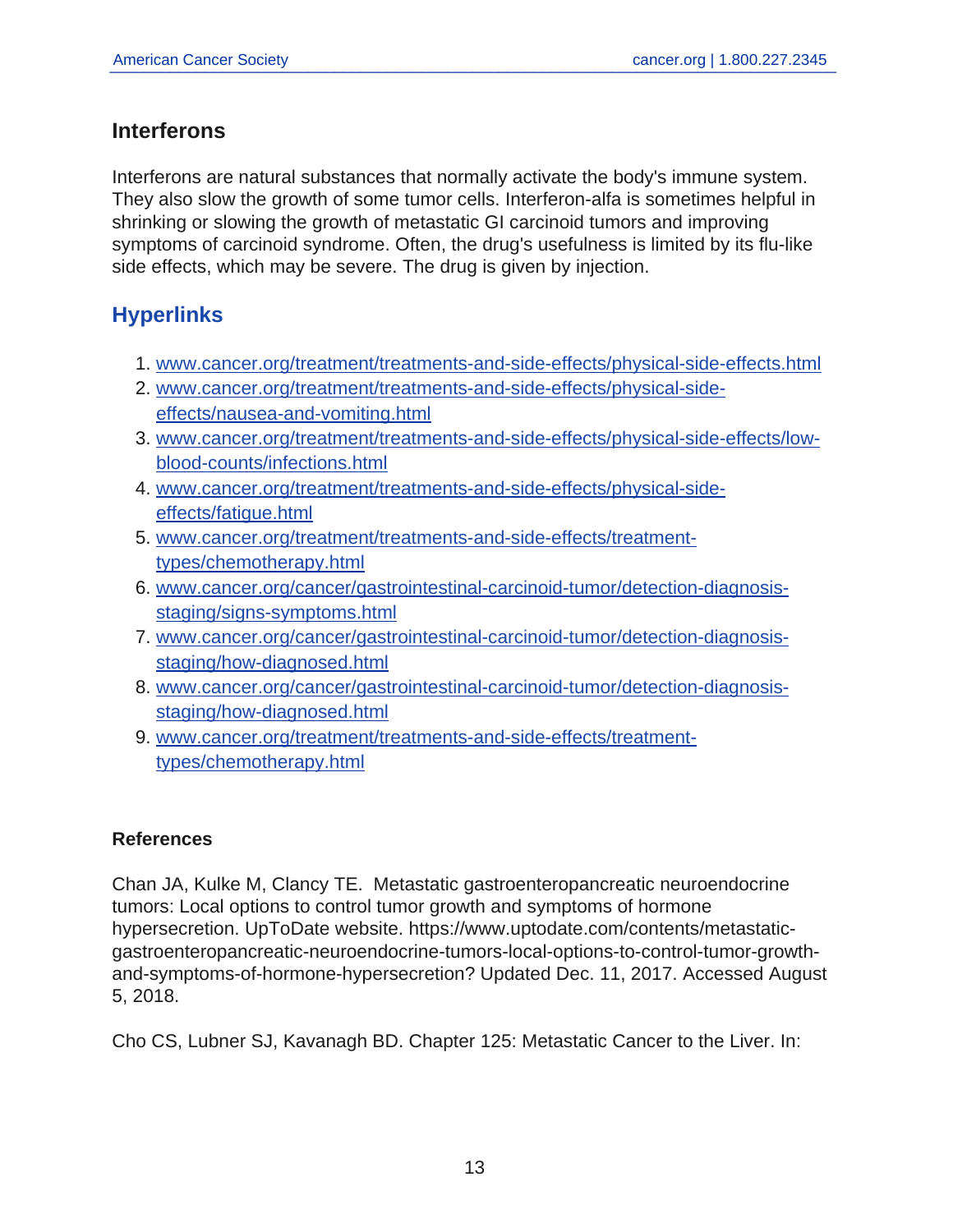DeVita VT, Lawrence TS, Rosenberg SA, eds. DeVita, Hellman, and Rosenberg's Cancer: Principles and Practice of Oncology. 10<sup>th</sup> ed. Philadelphia, Pa: Lippincott Williams & Wilkins; 2015.

National Comprehensive Cancer Network. NCCN Clinical Practice Guidelines in Oncology: Neuroendocrine and Adrenal Tumors. V.2.2018. Accessed at https://www.nccn.org/professionals/physician\_gls/pdf/neuroendocrine.pdf on August 5, 2018.

Pandit S, Bhusal K. Carcinoid Syndrome. [Updated 2017 Oct 9]. In: StatPearls [Internet]. Treasure Island (FL): StatPearls Publishing; 2018 Jan-. Available from: https://www.ncbi.nlm.nih.gov/books/NBK448096/ Accessed August 5, 2018.

Pavel M, Gross DJ, Benavent M, et al. Telotristat ethyl in carcinoid syndrome: safety and efficacy in the TELECAST phase 3 trial. Endocr Relat Cancer. 2018 Mar;25(3):309- 322. doi: 10.1530/ERC-17-0455. Epub 2018 Jan 12.

Yao JC, Fazio N, Singh S, et al. Everolimus for the treatment of advanced, nonfunctional neuroendocrine tumours of the lung or gastrointestinal tract (RADIANT-4): A randomised, placebo-controlled, phase 3 study. Lancet. 2016;387: 968-77.

See all references for Gastrointestinal Carcinoid Tumor [\(www.cancer.org/cancer/gastrointestinal-carcinoid-tumor/references.html\)](https://www.cancer.org/content/cancer/en/cancer/gastrointestinal-carcinoid-tumor/references.html)

<span id="page-13-0"></span>Last Medical Review: September 24, 2018 Last Revised: September 24, 2018

# **Radiation Therapy for Gastrointestinal Carcinoid Tumors**

Radiation therapy is the use of high-energy rays (such as x-rays) or radioactive particles to kill cancer cells.

Although surgery is the main treatment for most carcinoid tumors, radiation therapy may be an option for those who can't have surgery for some reason. It may also be given after surgery in some cases if there's a chance some of the tumor was not removed. Radiation therapy can also be used to help relieve symptoms such as pain if the cancer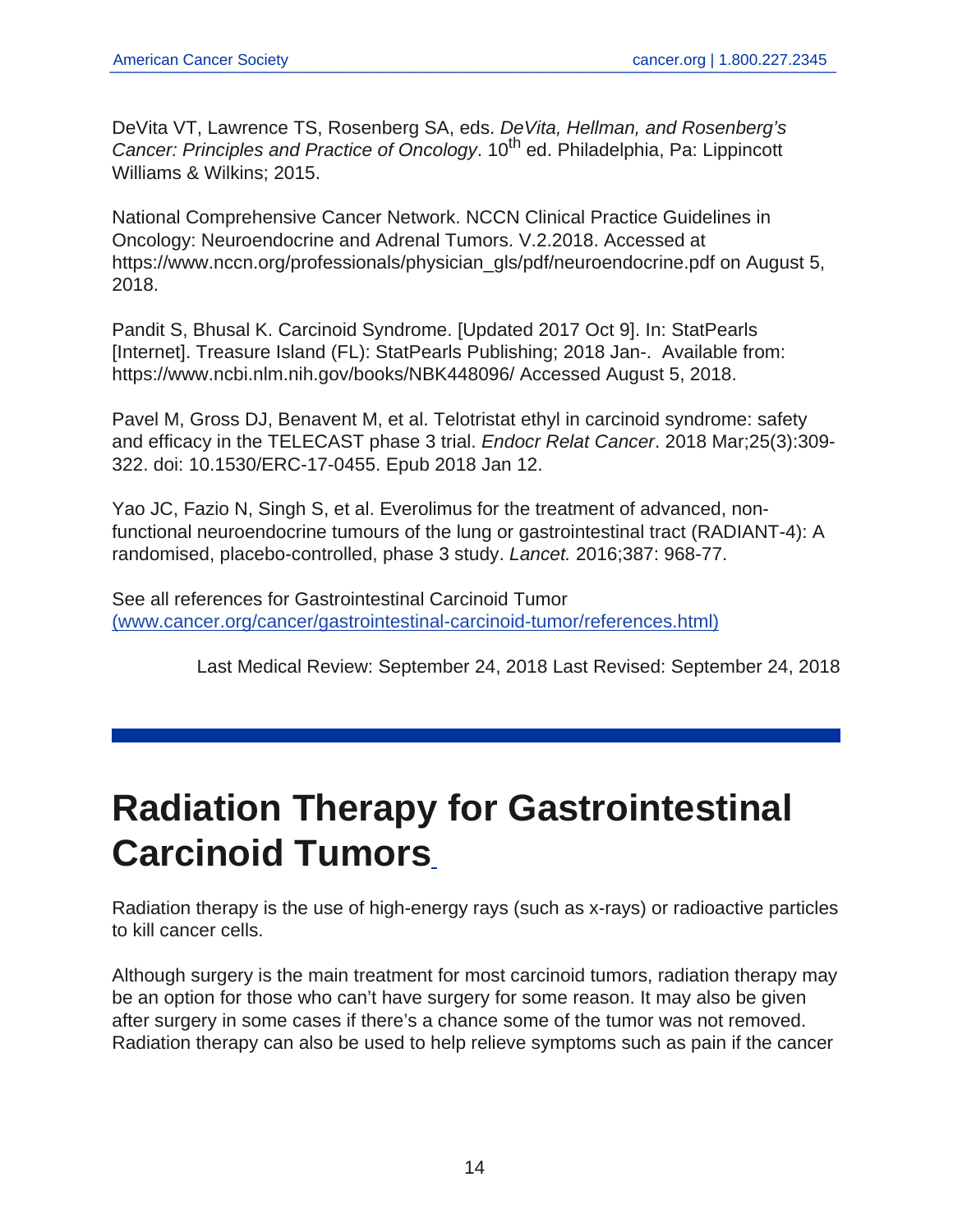has spread to the bones or other areas.

## **External beam radiation therapy (EBRT)**

External beam radiation therapy uses a machine to deliver a beam of radiation to a specific part of the body. This type of radiation is used most often to treat cancer.

#### **Side effects of gastrointestinal (GI) radiation therapy**

The main side effects of GI radiation therapy are:

- Tiredness (fatique)
- Nausea and vomiting
- Diarrhea (if the belly or pelvis is treated)
- Skin changes, which can range from mild redness to blistering and peeling
- Hair loss in the area being treated

## **Procedures using radioactive drugs**

#### **Radioembolization**

This technique combines embolization with radiation therapy and is used to treat liver metastases.

Embolization is a procedure that injects substances to try to block or reduce the blood flow to cancer cells in the liver. The liver is unusual in that it has 2 blood supplies. Most normal liver cells are fed by the portal vein, whereas cancer cells in the liver are usually fed by the [hepatic artery](https://www.cancer.org/content/cancer/en/cancer/liver-cancer/treating/chemotherapy.html)<sup>1</sup>. Blocking the branch of the hepatic artery feeding the tumor helps kill off the cancer cells, but it leaves most of the healthy liver cells unharmed because they get their blood supply from the portal vein.

In this procedure, a catheter (a thin, flexible tube) is put into an artery through a small cut in the inner thigh and eased up into the hepatic artery in the liver. A dye is injected into the blood at the same time to allow the doctor to monitor the path of the catheter via angiography, a special type of x-ray. Once the catheter is in place, small particles called microspheres are injected into the artery to plug it up.

In radioembolization, microspheres (small beads) that are attached to a radioactive element called **yttrium-90 (or 90Y)** are used. After they are injected, the beads travel in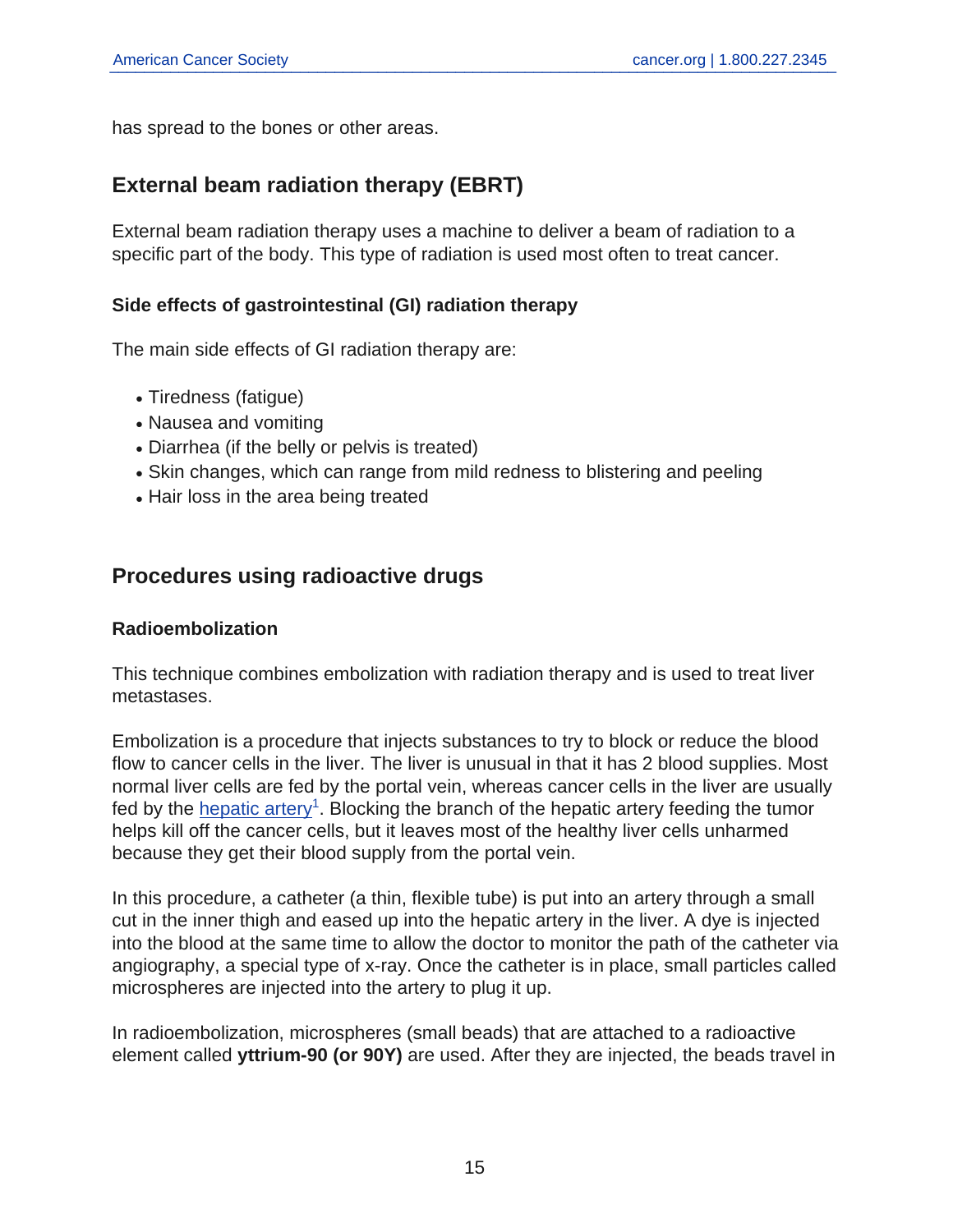the liver blood vessels until they get stuck in small blood vessels near the tumor. There they give off radioactivity for a short while, killing nearby tumor cells. The radiation travels a very short distance, so its effects are limited mainly to the tumor.

## **Peptide receptor radionuclide therapy (PRRT)**

In this form of radiation therapy, a drug is linked to a radioactive element. The drug travels throughout the body, attaches to the cancer cells, and gives off radiation to kill them. It is given through a vein and not directly into the liver like radioembolization.

One option is to use somatostatin analog drugs like octreotide or lanreotide linked with a radioactive form of the element yttrium-90. Another option uses a different radioactive element, called lutetium (Lu-177), that is carried to the cancer cells by dotatate where it attaches to carcinoid tumor cells. These injectable therapies let doctors deliver high doses of radiation directly to the tumors.

For adults with somatostatin (a type of hormone) receptor-positive GI carcinoid tumors, that are no longer responding to octreotide or lanreotide, a radioactive drug, called Lutathera (lutetium Lu- 177 dotatate), can be used for treatment. Lu-177 dotatate, also called a [radiopharmaceutical](https://www.cancer.org/content/cancer/en/treatment/treatments-and-side-effects/treatment-types/radiation/systemic-radiation-therapy.html)<sup>2</sup>, works by attaching to the somatostatin receptor (protein), which is part of the cancer cell, allowing radiation to enter the cell and cause damage. If you are taking octreotide or lanreotide, you will most likely be asked to stop taking these medicines before Lu-177 dotatate is given.

Common side effects of Lu-177 dotatate include low levels of white blood cells, high levels of enzymes in certain organs, nausea and vomiting, high levels of blood sugar, and low levels of potassium in the blood.

Serious side effects of Lu-177 dotatate include low levels of blood cells, development of certain blood or bone marrow cancers, kidney damage, liver damage, abnormal levels of hormones in the body, and infertility. Women who are pregnant or might become pregnant should be advised that Lu-177 dotatate can cause harm to a developing fetus.

Lu-177 dotatate is given intravenously and does expose those taking it and possibly others around them to radiation. Family members should know how to [protect](https://www.cancer.org/content/cancer/en/treatment/treatments-and-side-effects/treatment-types/radiation/systemic-radiation-therapy.html) [themselves](https://www.cancer.org/content/cancer/en/treatment/treatments-and-side-effects/treatment-types/radiation/systemic-radiation-therapy.html)<sup>3</sup> from being exposed to the radiation.

## **More information about radiation therapy**

To learn more about how radiation is used to treat cancer, see [Radiation Therapy](https://www.cancer.org/content/cancer/en/treatment/treatments-and-side-effects/treatment-types/radiation.html)<sup>4</sup>.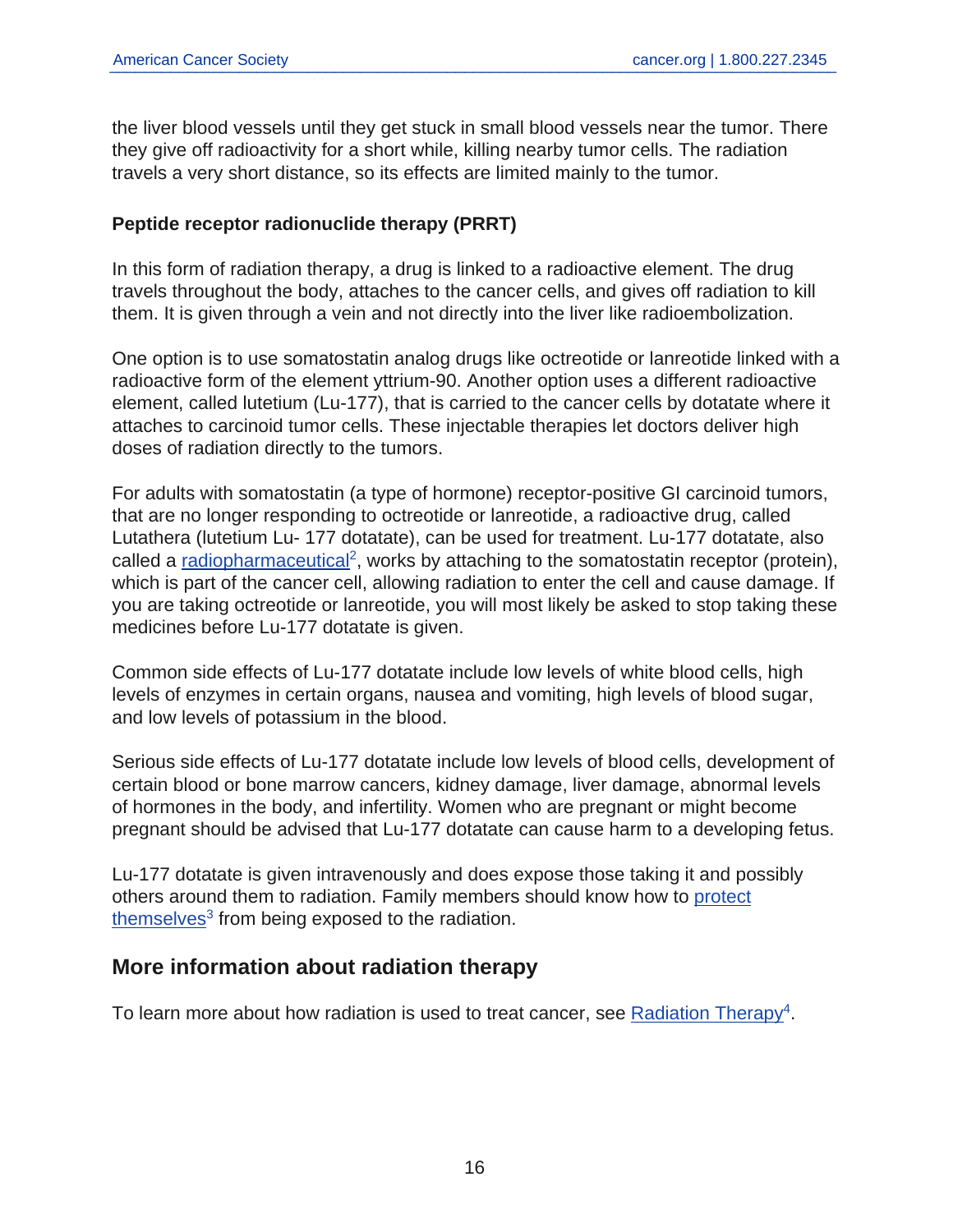To learn about some of the side effects listed here and how to manage them, see [Managing Cancer-related Side Effects](https://www.cancer.org/content/cancer/en/treatment/treatments-and-side-effects/physical-side-effects.html)<sup>5</sup>.

# **Hyperlinks**

- 1. <www.cancer.org/cancer/liver-cancer/treating/chemotherapy.html>
- 2. [www.cancer.org/treatment/treatments-and-side-effects/treatment](www.cancer.org/treatment/treatments-and-side-effects/treatment-types/radiation/systemic-radiation-therapy.html)[types/radiation/systemic-radiation-therapy.html](www.cancer.org/treatment/treatments-and-side-effects/treatment-types/radiation/systemic-radiation-therapy.html)
- 3. [www.cancer.org/treatment/treatments-and-side-effects/treatment](www.cancer.org/treatment/treatments-and-side-effects/treatment-types/radiation/systemic-radiation-therapy.html)[types/radiation/systemic-radiation-therapy.html](www.cancer.org/treatment/treatments-and-side-effects/treatment-types/radiation/systemic-radiation-therapy.html)
- 4. [www.cancer.org/treatment/treatments-and-side-effects/treatment](www.cancer.org/treatment/treatments-and-side-effects/treatment-types/radiation.html)[types/radiation.html](www.cancer.org/treatment/treatments-and-side-effects/treatment-types/radiation.html)
- 5. <www.cancer.org/treatment/treatments-and-side-effects/physical-side-effects.html>

#### **References**

Chan DL, Thompson R, Lam M, et al. External Beam Radiotherapy in the Treatment of Gastroenteropancreatic Neuroendocrine Tumours: A Systematic Review. Clin Oncol (R Coll Radiol). 2018 Jul;30(7):400-408. doi: 10.1016/j.clon.2018.03.006. Epub 2018 Mar 31.

Cives, M. & Strosberg, J. Radionuclide Therapy for Neuroendocrine Tumors. Curr Oncol Rep. 2017: 19 (9). https://doi.org/10.1007/s11912-017-0567-8

Imhof A, Brunner P, Marincek N, et al. Response, survival, and long-term toxicity after therapy with the radiolabeled somatostatin analogue [90Y-DOTA]-TOC in metastasized neuroendocrine cancers. J Clin Oncol. 2011; 29(17):2416–23. doi:10.1200/JCO.2010.33.7873.

Lutetium Lu 177 Dotatate Approved by FDA. Cancer Discov. 2018; 8 (4). DOI: 10.1158/2159-8290.CD-NB2018-021.

National Comprehensive Cancer Network. NCCN Clinical Practice Guidelines in Oncology: Neuroendocrine and Adrenal Tumors. V.2.2018. Accessed at https://www.nccn.org/professionals/physician\_gls/pdf/neuroendocrine.pdf on August 5, 2018.

Norton JA and Kunz PL. Carcinoid) Tumors and the Carcinoid Syndrome. In: DeVita VT, Hellman S, Rosenberg SA, eds. Cancer: Principles and Practice of Oncology. 10th ed.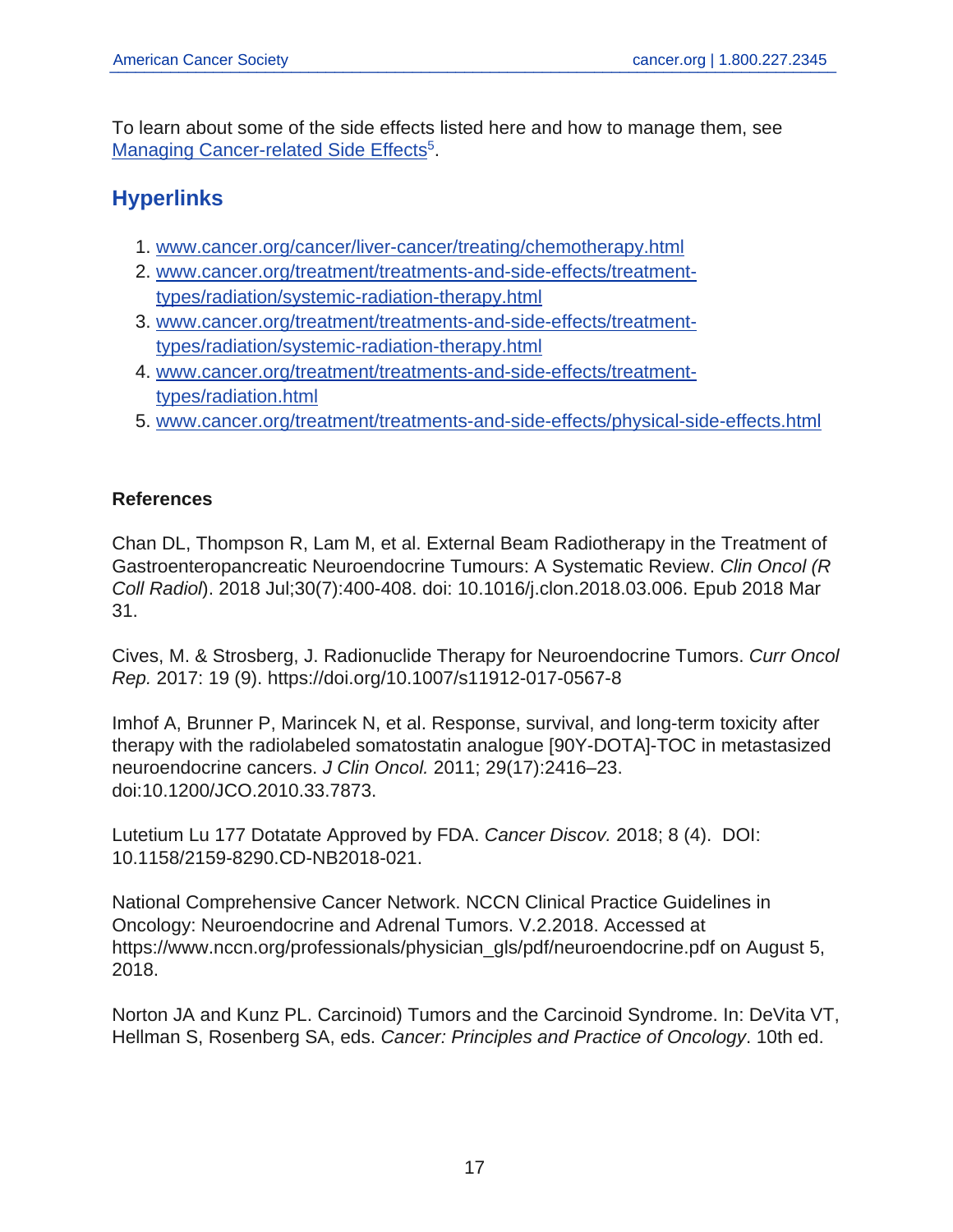Philadelphia, Pa: Lippincott Williams & Wilkins; 2015:1218–1226.

Schneider DF, Mazeh H, Lubner SJ, Jaume JC, Chen H. Cancer of the Endocrine System. In: Niederhuber JE, Armitage JO, Doroshow JH, Kastan MB, Tepper JE, eds. Abeloff's Clinical Oncology. 5th ed. Philadelphia, Pa: Elsevier; 2014:1112-1142.

Strosberg J, El-Haddad G, Wolin E, et al. Phase 3 Trial of <sup>177</sup>Lu-Dotatate for Midgut Neuroendocrine Tumors. N EnglJ Med. 2017;376(2):125-135. doi:10.1056/NEJMoa1607427.

See all references for Gastrointestinal Carcinoid Tumor [\(www.cancer.org/cancer/gastrointestinal-carcinoid-tumor/references.html\)](https://www.cancer.org/content/cancer/en/cancer/gastrointestinal-carcinoid-tumor/references.html)

<span id="page-17-0"></span>Last Medical Review: September 24, 2018 Last Revised: September 24, 2018

# **Treatment of Gastrointestinal Carcinoid Tumors, by Extent of Disease**

Treatment of GI carcinoid tumors is based mostly on their size or how far they have grown into the wall of the organ where they started, as well as if they have spread.

## **Localized GI carcinoid tumors**

A tumor is localized when it has not spread outside the organ where it started.

#### **Stomach**

Carcinoid) tumors of the stomach are generally grouped by:

- The level of a hormone called **gastrin** and
- The amount of acid in the stomach (measured before [surgery\)](#page-4-0).

The levels of these substances determine the type of stomach carcinoid tumor.

**Type 1:** Patients with this type have high gastrin levels but low levels of stomach acid.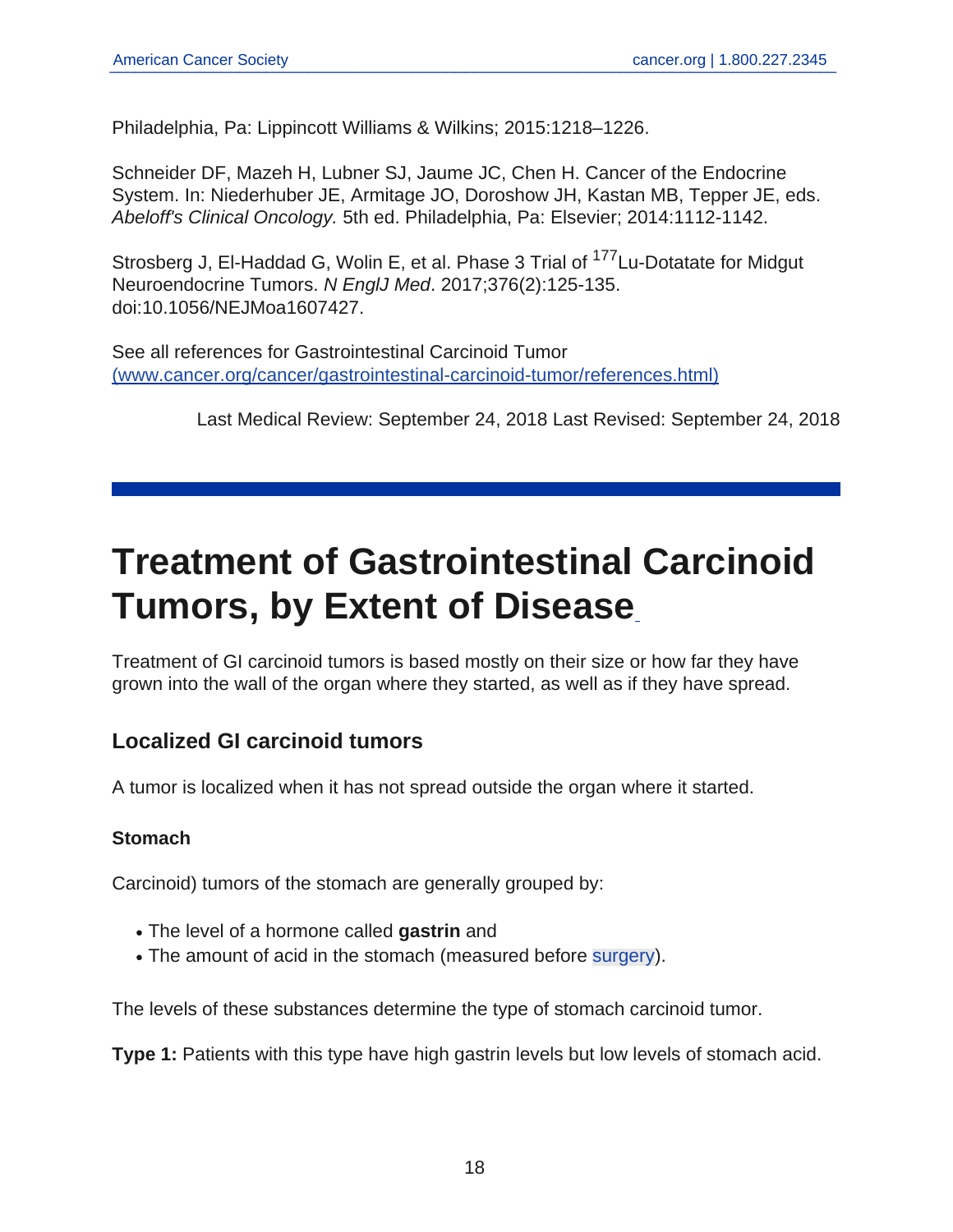These carcinoid tumors tend to be small, but there may be many of them. The tumors don't tend to grow into the deeper layers of the stomach or spread to other organs or tissues, and are often treated by removing them completely through an endoscope. The other option is to watch the tumors closely (by endoscopy), and only removing them if they start growing.

**Type 2:** Patients with this type have high gastrin levels and high stomach acid levels. Like type 1, these tumors are often small and there may be more than one at a time. Type 2 tumors also don't tend to grow into deeper layers of the stomach or spread to other organs.

Small tumors can be watched closely without treatment, removed with endoscopy, or treated with a medicine like octreotide or lanreotide that will lower levels of both gastrin and stomach acid. High doses of proton pump inhibitors, such as omeprazole or lansoprazole, may also be used to control the stomach acid. For tumors larger than 2 cm (slightly less than an inch), just watching the tumor closely isn't usually an option. These tumors need to be removed, either through an endoscope or in a regular operation through an incision in the abdomen that removes the tumor and some surrounding stomach tissue.

**Type 3:** Patients with type 3 tumors have normal levels of gastrin and stomach acid. There is usually only one tumor, and the tumor tends to grow into deeper layers of the stomach or even spread to nearby lymph nodes or other organs (like the liver). If the tumor is small, endoscopic surgery may still be an option. More, often, though, more extensive surgery with a partial gastrectomy (a piece of the stomach is removed) and removal of nearby lymph nodes is needed.

## **Small intestine**

Some small tumors in the duodenum (the first part of the small intestine) can often be removed through the endoscope (endoscopic resection). Depending on the size of the tumor and whether it is growing into nearby tissues, other options include surgery to remove the tumor (local excision), removing all or part of the duodenum with nearby lymph nodes, and removing the duodenum and part of the pancreas (a pancreatoduodenectomy).

For tumors in other parts of the small intestine, treatment is either local excision for small tumors or small bowel resection (removal of a piece of intestine as well as some surrounding blood vessels and lymph nodes) for larger tumors.

#### **Large intestine (other than appendix and rectum)**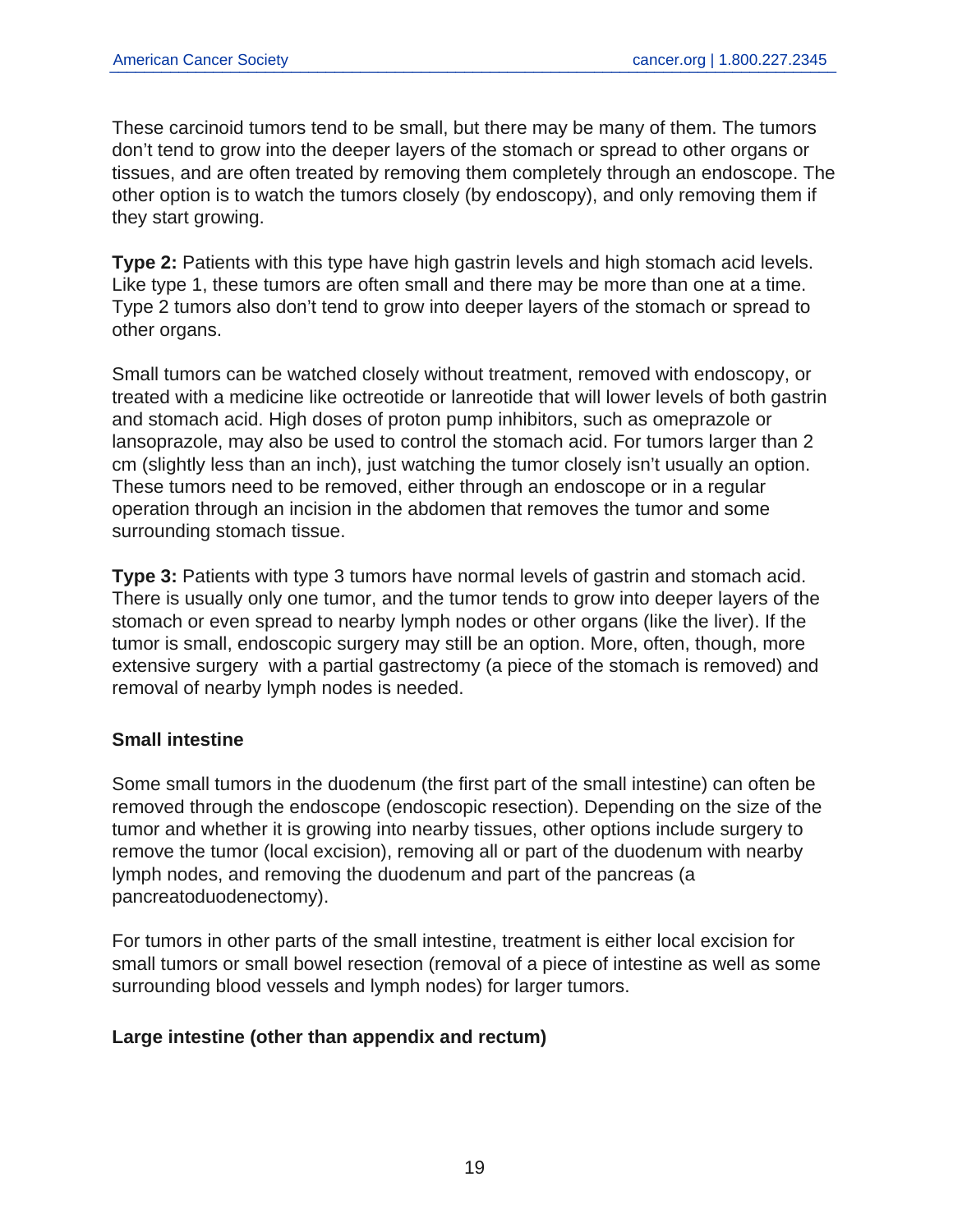The usual treatment is hemicolectomy (removal of a section of colon along with nearby lymph nodes and blood vessels). Because many patients have more than one carcinoid tumor, the surgeon will often check the rest of the colon for other tumors during surgery. For very small tumors, sometimes the tumor can be removed without surgery using a colonoscope.

## **Appendix**

Most often, an appendectomy (surgical removal of the appendix) is the only treatment needed for carcinoid tumors that are 2 cm (a little less than an inch) across or smaller. Still, other factors, such as the way the tumor cells look, the patient's age, general health, and the patient's degree of worry about the possibility of the cancer coming back, might also be used to determine whether more treatment is needed.

Tumors larger than 2 cm are more likely to have already spread to nearby tissues and lymph nodes, so more extensive surgery is usually recommended. This means removal of about a third of the colon next to the appendix (a hemicolectomy), along with nearby blood vessels and lymph nodes. This procedure might not be recommended for people who are older or have other serious health problems (especially if these problems make surgery more risky), because the benefit might not outweigh the risks.

#### **Rectum**

Most rectal carcinoid tumors that are smaller than 1 cm (slightly less than half an inch) can be removed by an endoscope or local excision through the anus .

The best approach for rectal carcinoid tumors between 1 and 2 cm, depends on how deeply the tumor has grown into the wall of the rectum, as well as if it has invaded the nearby lymph nodes. Doctors can check for this before surgery by using an endoscopic ultrasound. If the tumor has grown into the thick muscle layer of the rectum (the muscularis propria) or deeper or if local lymph nodes have tumor cells, it needs to be treated the same as a larger tumor. If not, it may still be able to be removed by endoscope or local excision through the anus.

Tumors larger than 2 cm (and those that have grown deep into the wall of the rectum) have a higher risk of growing and spreading, so they are removed by the same operations used for adenocarcinomas (the usual type of rectal cancer). This operation is a low anterior resection if the tumor is in the upper part of the rectum. If the lower part is involved, abdominoperineal (AP) resection and  $\frac{\text{colostomy}^1}{\text{colostomy}^1}$  $\frac{\text{colostomy}^1}{\text{colostomy}^1}$  $\frac{\text{colostomy}^1}{\text{colostomy}^1}$  are used.

## **Regional spread**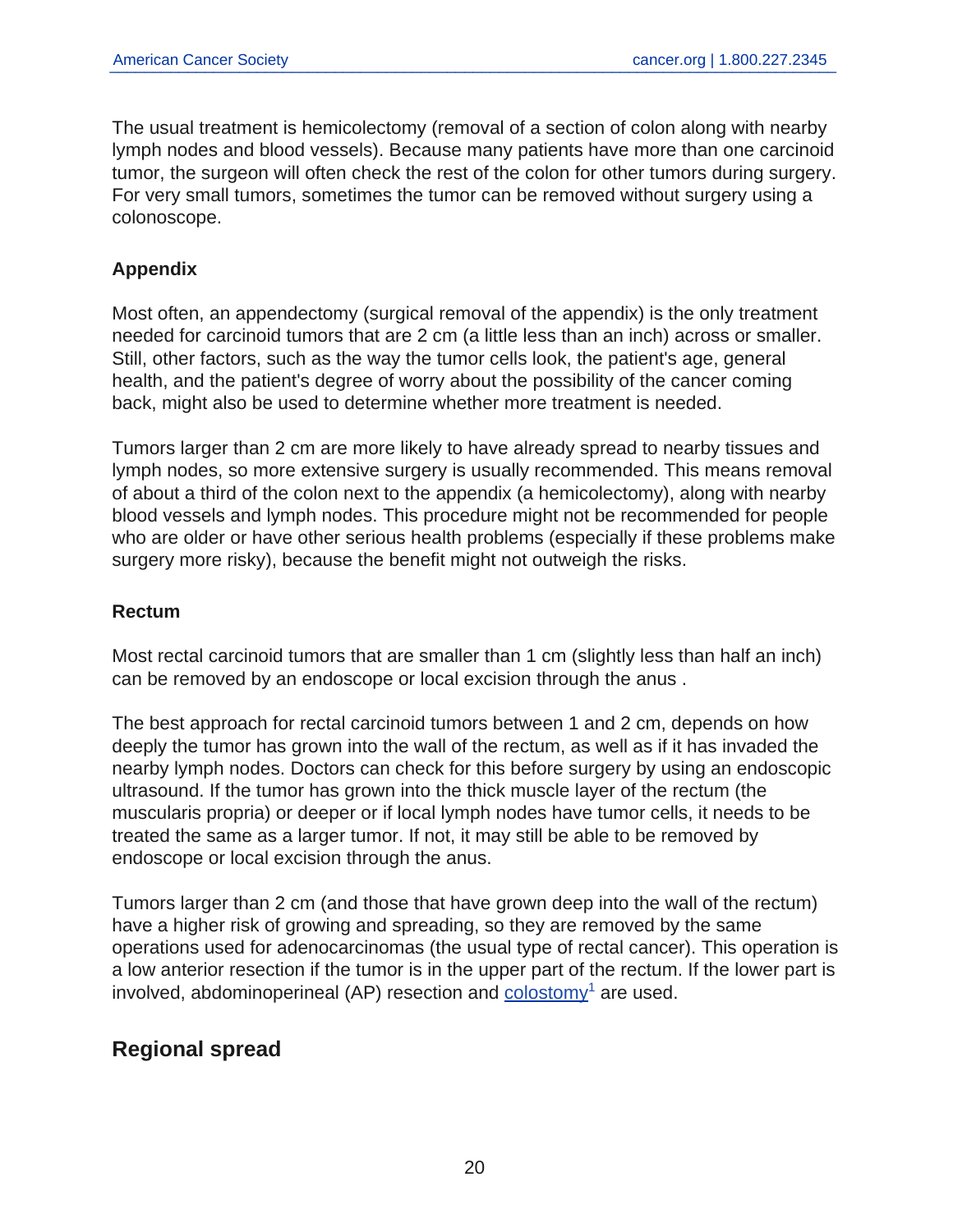Regional spread means that the cancer has either spread to nearby lymph nodes or it has grown through the wall of the organ where it started and has invaded nearby tissues such as fat, ligaments, and muscle.

If possible, the primary (main) tumor and any areas of cancer spread should all be removed by surgery. Nearby lymph nodes should be removed and checked for signs of cancer spread. This provides the best chance of cure. If this can't be done, surgery should remove as much cancer as possible without causing severe side effects. Surgery should also be done to relieve symptoms such as intestinal blockage caused by the local growth of the tumor.

If all of the tumor cannot be removed at the time of surgery, treatment with somatostatin drugs, like octreotide or lanreotide, or targeted drugs, like everolimus, can be considered because they may control the remaining cancer.

## **Distant spread**

At this stage, the cancer has spread to other organs such as the liver and a cure is not usually possible.Treatment is not always needed right away, depending on how quickly the tumors are growing. The goal of surgery in this situation is usually to relieve symptoms and slow the course of the disease. For example, removing or bypassing areas blocked by cancer growth can relieve some symptoms. If distant metastases are not causing symptoms, treatment may not be needed. If the cancer has spread to the liver, even when it isn't causing symptoms, some doctors recommend treatment with octreotide or lanreotide, chemotherapy, or[targeted therapy](#page-9-0) because it may slow tumor growth.

If carcinoid syndrome is causing bothersome symptoms, treatment options include chemotherapy, targeted therapy, treatment with octreotide or lanreotide, or surgery to remove the metastatic tumors. If metastatic tumors in the liver cannot be removed by surgery without causing severe side effects, [ablation or embolization](#page-4-0) can be used to destroy as much of the tumors as possible. Patients should also be advised to avoid alcoholic drinks, stress, strenuous exercise, spicy foods, and certain medicines that can make the symptoms of carcinoid syndrome worse.

## **Recurrent carcinoid tumors**

When cancer comes back after treatment it is called a recurrence. Recurrence can be local (in or near the same place it started) or distant (spread to organs such as the lungs or bone). Patients with recurrent carcinoid tumors are treated sometimes with surgery to remove all signs of tumor if possible. This provides the best chance for a good long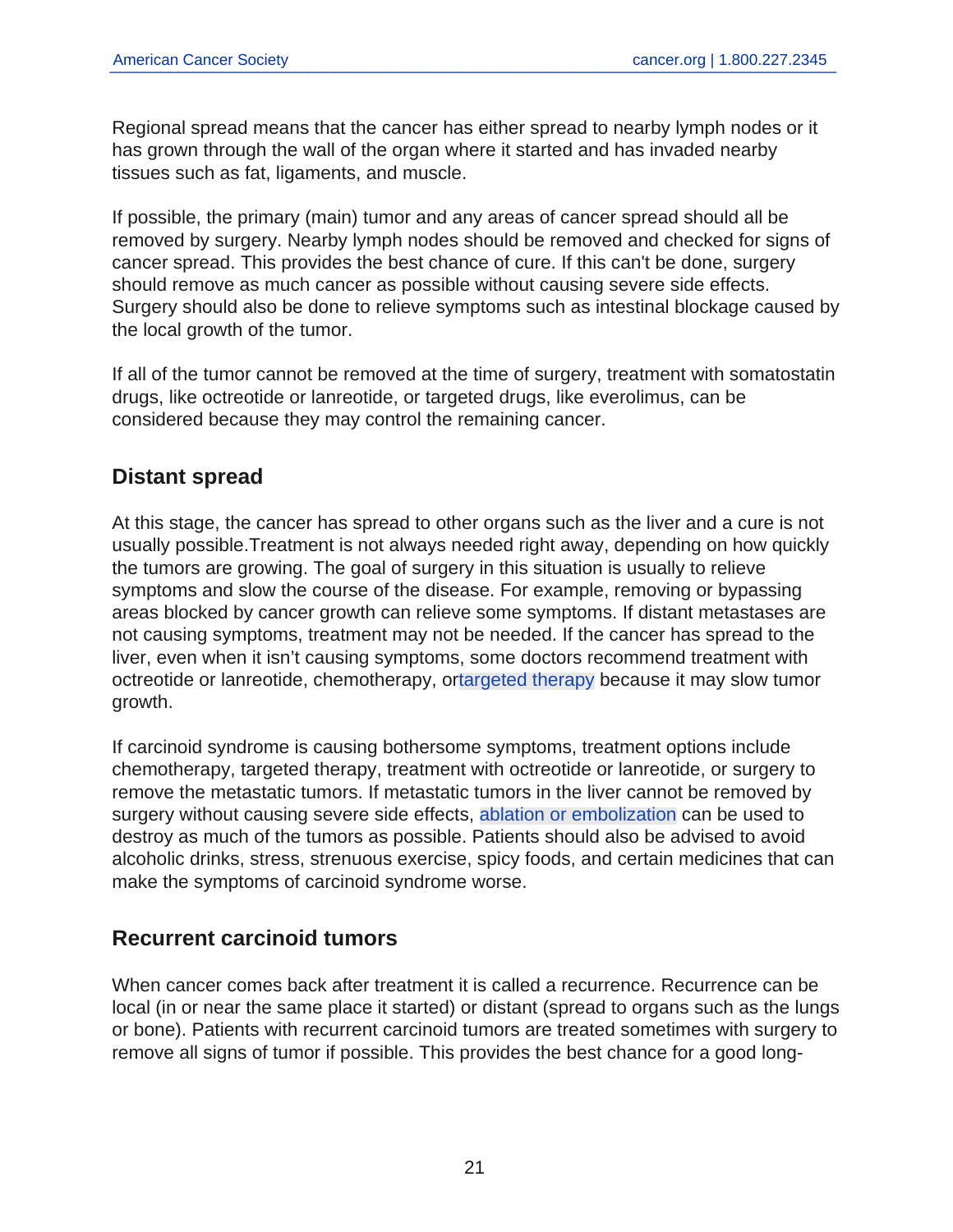term outcome. If surgery is not possible, the treatments used for distant spread may be helpful. For more information, see [Understanding Recurrence](https://www.cancer.org/content/cancer/en/treatment/survivorship-during-and-after-treatment/understanding-recurrence.html)<sup>2</sup>.

## **Neuroendocrine carcinomas**

Gastrointestinal neuroendocrine carcinomas (NECs) are high-grade (grade 3) tumors that grow very quickly. There are also some low- (grade 1) and intermediate-grade (grade 2) carcinoid tumors that act like neuroendocrine carcinomas because they grow fast. These cancers are treated differently from most carcinoid tumors (grade 1 and 2) because they are treated with chemotherapy first.

## **Carcinoid heart disease**

The substances released into the blood by some carcinoid tumors can damage the heart. Early symptoms are fatigue and shortness of breath. Eventually, patients get fluid in their legs and even their abdomen. The major cause is damage to the valves of the heart. Doctors can usually make the diagnosis by listening to the heart and by an ultrasound of the heart called an echocardiogram.

The main treatment is with a somatostatin analog like octreotide or lanreotide to block the tumor's secretion of the toxic substances. Drugs (diuretics) to get rid of extra fluid can also help. In some instances, heart surgery may be needed to replace the damaged valves.

## **Hyperlinks**

- 1. [www.cancer.org/treatment/treatments-and-side-effects/treatment](www.cancer.org/treatment/treatments-and-side-effects/treatment-types/surgery/ostomies/colostomy.html)[types/surgery/ostomies/colostomy.html](www.cancer.org/treatment/treatments-and-side-effects/treatment-types/surgery/ostomies/colostomy.html)
- 2. [www.cancer.org/treatment/survivorship-during-and-after-treatment/understanding](www.cancer.org/treatment/survivorship-during-and-after-treatment/understanding-recurrence.html)[recurrence.html](www.cancer.org/treatment/survivorship-during-and-after-treatment/understanding-recurrence.html)

## **References**

Kunz PL. Carcinoid and neuroendocrine tumors: building on success. J Clin Oncol. 2015;33(16):1855-63. doi: 10.1200/JCO.2014.60.2532.

National Comprehensive Cancer Network. NCCN Clinical Practice Guidelines in Oncology: Neuroendocrine and Adrenal Tumors. V.2.2018. Accessed at https://www.nccn.org/professionals/physician\_gls/pdf/neuroendocrine.pdf on August 5,